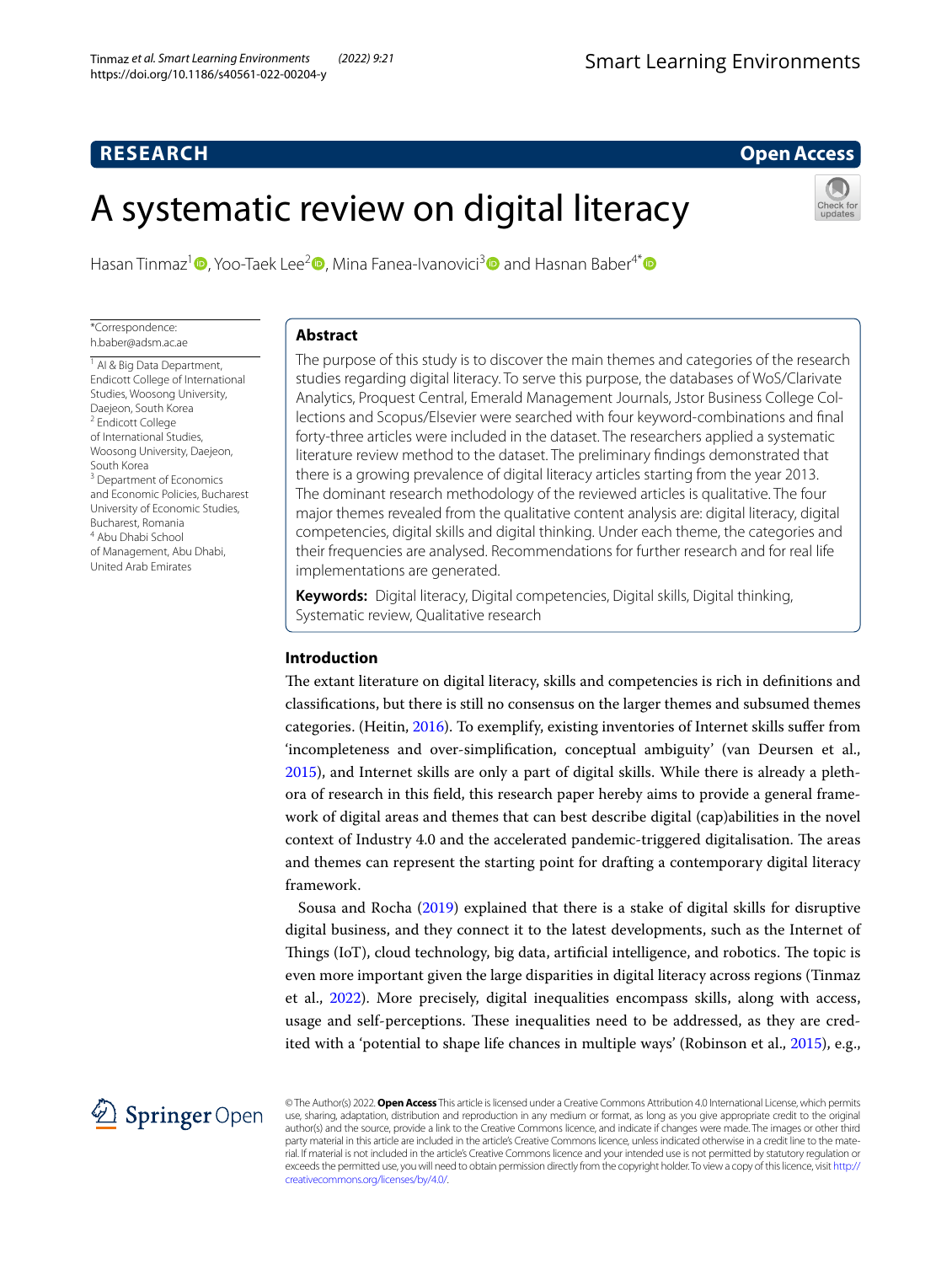academic performance, labour market competitiveness, health, civic and political participation. Steps have been successfully taken to address physical access gaps, but skills gaps are still looming (Van Deursen & Van Dijk, [2010a\)](#page-16-5). Moreover, digital inequalities have grown larger due to the COVID-19 pandemic, and they infuenced the very state of health of the most vulnerable categories of population or their employability in a time when digital skills are required (Baber et al., [2022;](#page-16-6) Beaunoyer, Dupéré & Guitton, [2020\)](#page-16-7).

The systematic review the researchers propose is a useful updated instrument of classifcation and inventory for digital literacy. Considering the latest developments in the economy and in line with current digitalisation needs, digitally literate population may assist policymakers in various felds, e.g., education, administration, healthcare system, and managers of companies and other concerned organisations that need to stay competitive and to employ competitive workforce. Therefore, it is indispensably vital to comprehend the big picture of digital literacy related research.

#### **Literature review**

Since the advent of Digital Literacy, scholars have been concerned with identifying and classifying the various (cap)abilities related to its operation. Using the most cited academic papers in this stream of research, several classifcations of digital-related literacies, competencies, and skills emerged.

#### **Digital literacies**

Digital literacy, which is one of the challenges of integration of technology in academic courses (Blau, Shamir-Inbal & Avdiel, [2020\)](#page-16-8), has been defned in the current literature as the competencies and skills required for navigating a fragmented and complex information ecosystem (Eshet, [2004](#page-16-9)). A 'Digital Literacy Framework' was designed by Eshet-Alkalai ([2012](#page-16-10)), comprising six categories: (a) photo-visual thinking (understanding and using visual information); (b) real-time thinking (simultaneously processing a variety of stimuli); (c) information thinking (evaluating and combining information from multiple digital sources); (d) branching thinking (navigating in non-linear hyper-media environments); (e) reproduction thinking (creating outcomes using technological tools by designing new content or remixing existing digital content); (f) social-emotional thinking (understanding and applying cyberspace rules). According to Heitin ([2016\)](#page-16-0), digital literacy groups the following clusters: (a) fnding and consuming digital content; (b) creating digital content; (c) communicating or sharing digital content. Hence, the literature describes the digital literacy in many ways by associating a set of various technical and non-technical elements.

#### **Digital competencies**

The Digital Competence Framework for Citizens (DigComp 2.1.), the most recent framework proposed by the European Union, which is currently under review and undergoing an updating process, contains fve competency areas: (a) information and data literacy, (b) communication and collaboration, (c) digital content creation, (d) safety, and (e) problem solving (Carretero, Vuorikari & Punie, [2017\)](#page-16-11). Digital competency had previously been described in a technical fashion by Ferrari ([2012](#page-16-12)) as a set comprising information skills, communication skills, content creation skills, safety skills, and problem-solving skills, which later outlined the areas of competence in DigComp 2.1, too.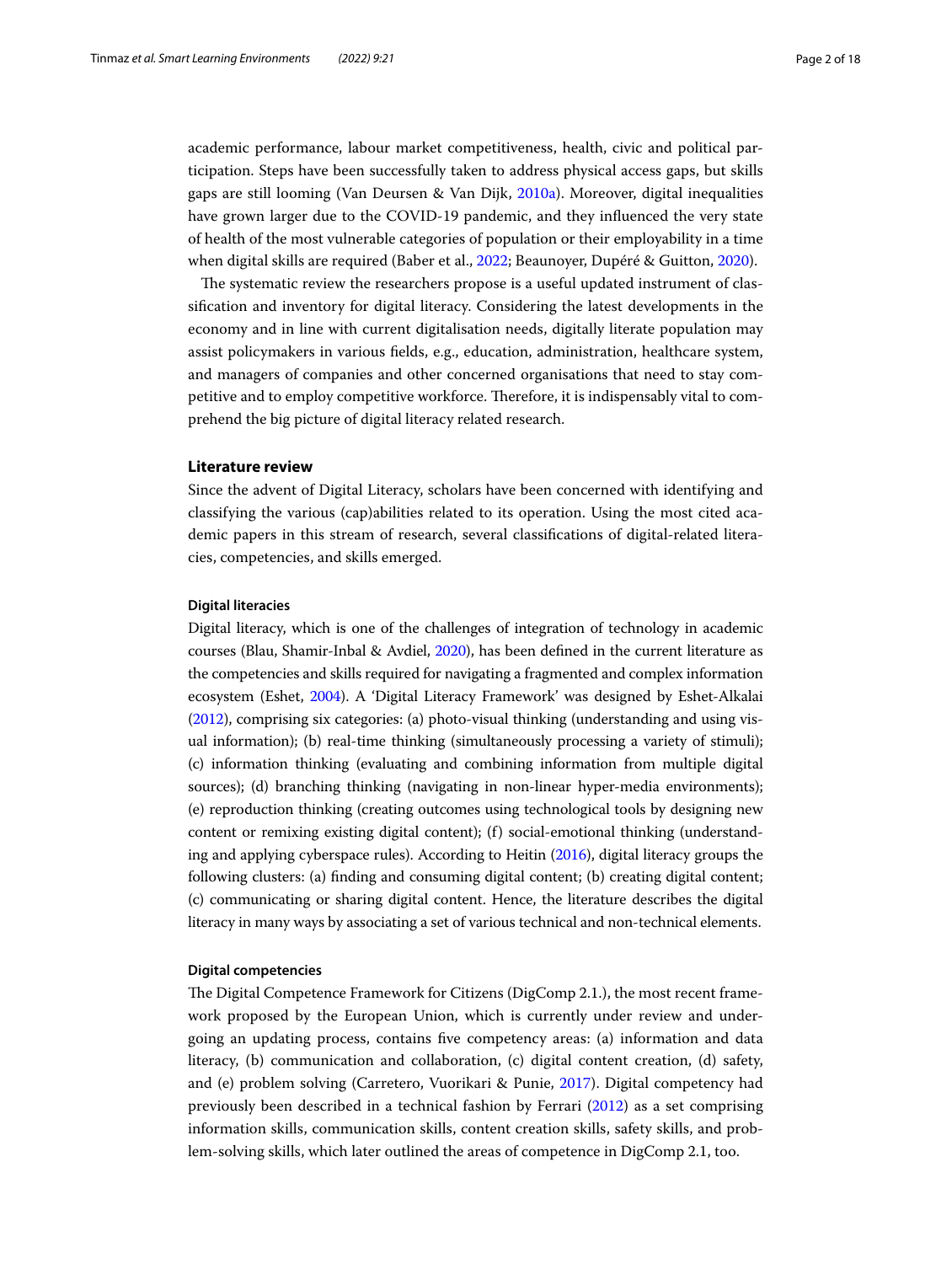## **Digital skills**

Ng [\(2012\)](#page-16-13) pointed out the following three categories of digital skills: (a) technological (using technological tools); (b) cognitive (thinking critically when managing information); (c) social (communicating and socialising). A set of Internet skill was suggested by Van Deursen and Van Dijk ([2009](#page-16-14), [2010b\)](#page-16-15), which contains: (a) operational skills (basic skills in using internet technology), (b) formal Internet skills (navigation and orientation skills); (c) information Internet skills (fulflling information needs), and (d) strategic Internet skills (using the internet to reach goals). In 2014, the same authors added communication and content creation skills to the initial framework (van Dijk & van Deursen). Similarly, Helsper and Eynon ([2013\)](#page-16-16) put forward a set of four digital skills: technical, social, critical, and creative skills. Furthermore, van Deursen et al. [\(2015](#page-16-1)) built a set of items and factors to measure Internet skills: operational, information navigation, social, creative, mobile. More recent literature (vaan Laar et al., [2017](#page-17-0)) divides digital skills into seven core categories: technical, information management, communication, collaboration, creativity, critical thinking, and problem solving.

It is worth mentioning that the various methodologies used to classify digital literacy are overlapping or non-exhaustive, which confrms the conceptual ambiguity mentioned by van Deursen et al. [\(2015\)](#page-16-1).

#### **Digital thinking**

Tinking skills (along with digital skills) have been acknowledged to be a signifcant element of digital literacy in the educational process context (Ferrari, [2012](#page-16-12)). In fact, critical thinking, creativity, and innovation are at the very core of DigComp. Information and Communication Technology as a support for thinking is a learning objective in any school curriculum. In the same vein, analytical thinking and interdisciplinary thinking, which help solve problems, are yet other concerns of educators in the Industry 4.0 (Ozkan-Ozen & Kazancoglu, [2021](#page-16-17)).

However, we have recently witnessed a shift of focus from learning how to use information and communication technologies to using it while staying safe in the cyberenvironment and being aware of alternative facts. Digital thinking would encompass identifying fake news, misinformation, and echo chambers (Sulzer, [2018\)](#page-16-18). Not least important, concern about cybersecurity has grown especially in times of political, social or economic turmoil, such as the elections or the Covid-19 crisis (Sulzer, [2018](#page-16-18); Puig, Blanco-Anaya & Perez-Maceira, [2021](#page-16-19)).

Ultimately, this systematic review paper focuses on the following major research questions as follows:

Research question 1: What is the yearly distribution of digital literacy related papers? Research question 2: What are the research methods for digital literacy related papers?

Research question 3: What are the main themes in digital literacy related papers? Research question 4: What are the concentrated categories (under revealed main themes) in digital literacy related papers?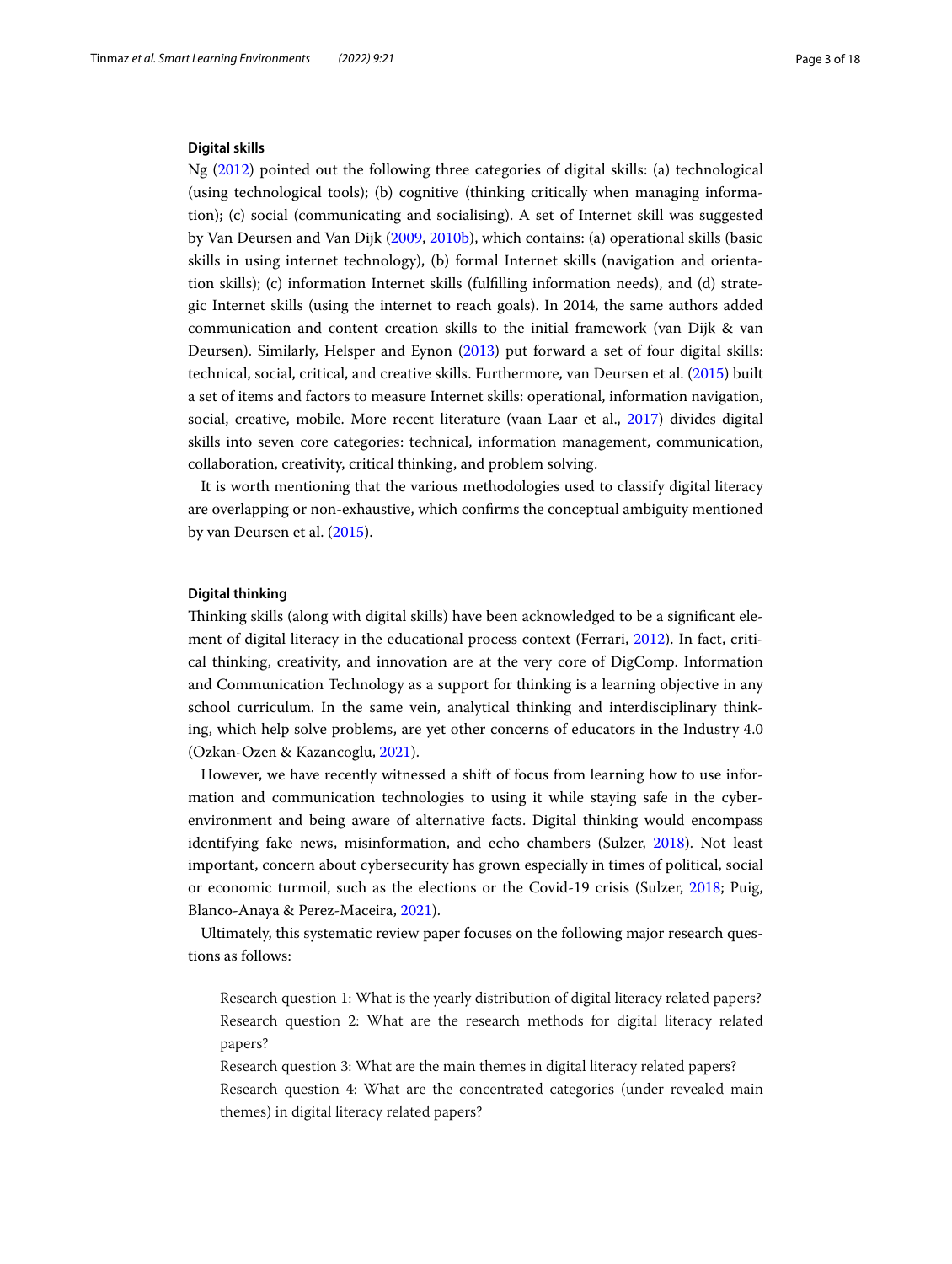#### **Method**

Tis study employed the systematic review method where the authors scrutinized the existing literature around the major research question of digital literacy. As Uman ([2011](#page-16-20)) pointed, in systematic literature review, the fndings of the earlier research are examined for the identification of consistent and repetitive themes. The systematic review method difers from literature review with its well managed and highly organized qualitative scrutiny processes where researchers tend to cover less materials from fewer number of databases to write their literature review (Kowalczyk & Truluck, [2013](#page-16-21); Robinson & Lowe, [2015\)](#page-16-22).

#### **Data collection**

To address major research objectives, the following fve important databases are selected due to their digital literacy focused research dominance: 1. WoS/Clarivate Analytics, 2. Proquest Central; 3. Emerald Management Journals; 4. Jstor Business College Collections; 5. Scopus/Elsevier.

The search was made in the second half of June 2021, in abstract and key words written in English language. We only kept research articles and book chapters (herein referred to as papers). Our purpose was to identify a set of digital literacy areas, or an inventory of such areas and topics. To serve that purpose, systematic review was utilized with the following synonym key words for the search: 'digital literacy', 'digital skills', 'digital competence' and 'digital fluency', to find the mainstream literature dealing with the topic. These key words were unfolded as a result of the consultation with the subject matter experts (two board members from Korean Digital Literacy Association and two professors from technology studies department). Below are the four key word combinations used in the search: "Digital literacy AND systematic review", "Digital skills AND systematic review", "Digital competence AND systematic review", and "Digital fuency AND systematic review".

A sequential systematic search was made in the fve databases mentioned above. Tus, from one database to another, duplicate papers were manually excluded in a cascade manner to extract only unique results and to make the research smoother to conduct. At this stage, we kept 47 papers. Further exclusion criteria were applied. Thus, only full-text items written in English were selected, and in doing so, three papers were excluded (no full text available), and one other paper was excluded because it was not written in English, but in Spanish. Therefore, we investigated a total number of 43 papers, as shown in Table [1](#page-4-0). ["Appendix A](#page-12-0)" shows the list of these papers with full references.

#### **Data analysis**

The 43 papers selected after the application of the inclusion and exclusion criteria, respectively, were reviewed the materials independently by two researchers who were from two different countries. The researchers identified all topics pertaining to digital literacy, as they appeared in the papers. Next, a third researcher independently analysed these fndings by excluded duplicates A qualitative content analysis was manually performed by calculating the frequency of major themes in all papers, where the raw data was compared and contrasted (Fraenkel et al., [2012\)](#page-16-23). All three reviewers independently list the words and how the context in which they appeared and then the three reviewers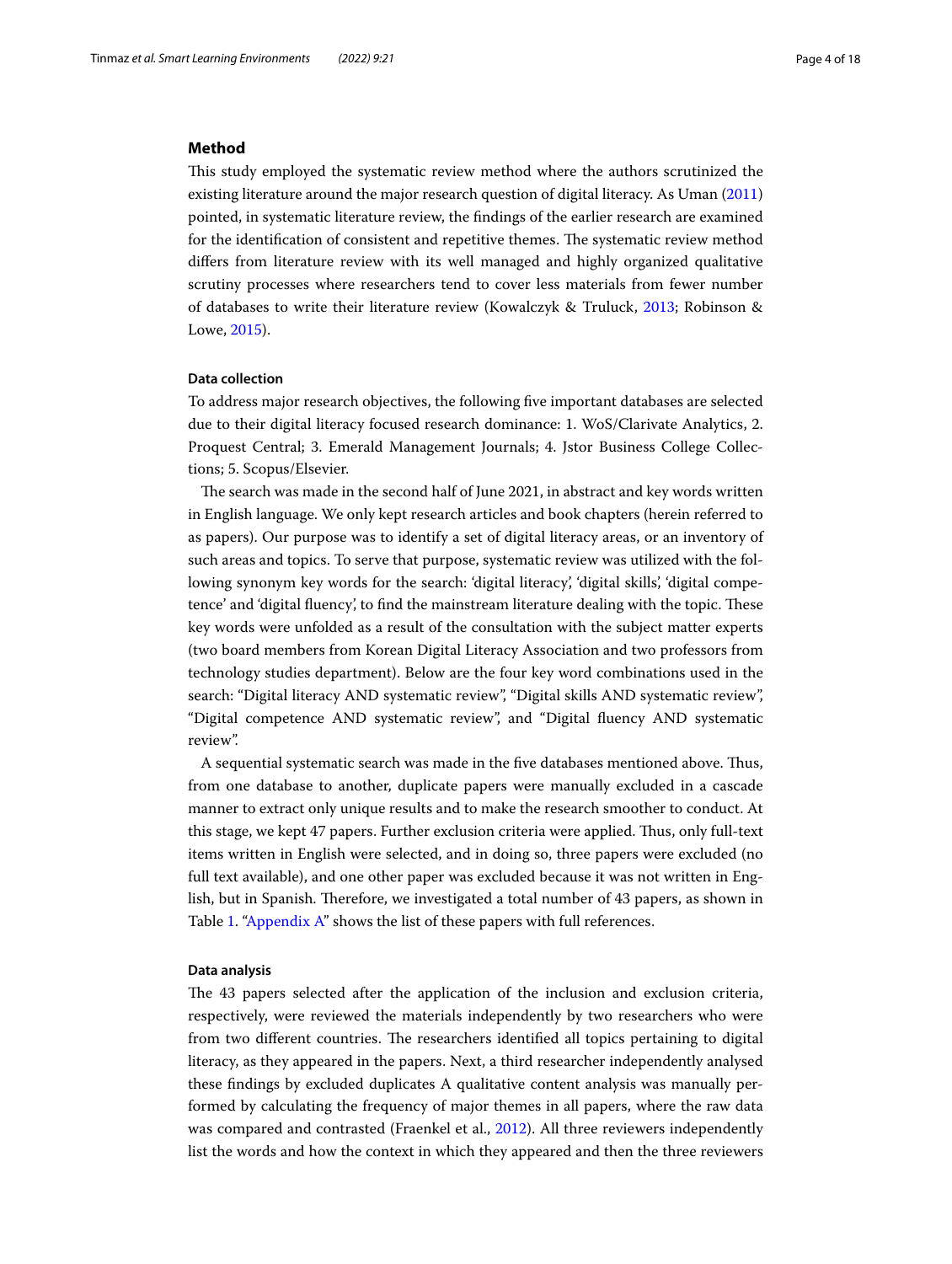| <b>Database</b>                           | <b>Keyword combinations</b>                            |                                                   |                                                          |                                                           | <b>Total</b>        |
|-------------------------------------------|--------------------------------------------------------|---------------------------------------------------|----------------------------------------------------------|-----------------------------------------------------------|---------------------|
|                                           | <b>Digital</b><br>literacy AND<br>systematic<br>review | Digital skills<br><b>AND systematic</b><br>review | Digital<br>competence<br><b>AND systematic</b><br>review | <b>Digital fluency</b><br><b>AND systematic</b><br>review | number of<br>papers |
| 1. WoS/Clarivate<br>Analytics             | 4 papers                                               | 3 papers                                          | 5 papers                                                 |                                                           | 12 papers           |
| 2. Proquest Central                       | 7 papers                                               | 4 papers                                          |                                                          | 1 paper                                                   | 12 papers           |
| 3.Emerald Manage-<br>ment Jour            | 3 papers                                               | 1 paper                                           | 1 paper                                                  | $\overline{\phantom{a}}$                                  | 5 papers            |
| 4. Istor Business Col-<br>lege Collection | 9 papers                                               |                                                   |                                                          | 1 paper                                                   | 10 papers           |
| 5. Scopus, Elsevier                       | 4 papers                                               |                                                   |                                                          |                                                           | 4 papers            |
| Total per keyword<br>combination          | 27 papers                                              | 8 papers                                          | 6 papers                                                 | 2 papers                                                  | 43 papers           |

<span id="page-4-0"></span>**Table 1** Number of papers identified sequentially after applying all inclusion and exclusion criteria

collectively decided for how it should be categorized. Lastly, it is vital to remind that literature review of this article was written after the identifcation of the themes appeared as a result of our qualitative analyses. Therefore, the authors decided to shape the literature review structure based on the themes.

# **Results**

As an answer to the frst research question (the yearly distribution of digital literacy related papers), Fig. [1](#page-5-0) demonstrates the yearly distribution of digital literacy related papers. It is seen that there is an increasing trend about the digital literacy papers.

Research question number two (The research methods for digital literacy related papers) concentrates on what research methods are employed for these digital literacy related papers. As Fig. [2](#page-5-1) shows, most of the papers were using the qualitative method. Not stated refers to book chapters.

When forty-three articles were analysed for the main themes as in research question number three (The main themes in digital literacy related papers), the overall findings were categorized around four major themes: (i) literacies, (ii) competencies, (iii) skills, and (iv) thinking. Under every major theme, the categories were listed and explained as in research question number four (The concentrated categories (under revealed main themes) in digital literacy related papers).

The authors utilized an overt categorization for the depiction of these major themes. For example, when the 'creativity' was labelled as a skill, the authors also categorized it under the 'skills' theme. Similarly, when 'creativity' was mentioned as a competency, the authors listed it under the 'competencies' theme. Therefore, it is possible to recognize the same fnding under diferent major themes.

## **Major theme 1: literacies**

Digital literacy being the major concern of this paper was observed to be blatantly mentioned in fve papers out forty-three. One of these articles described digital literacy as the human profciencies to live, learn and work in the current digital society.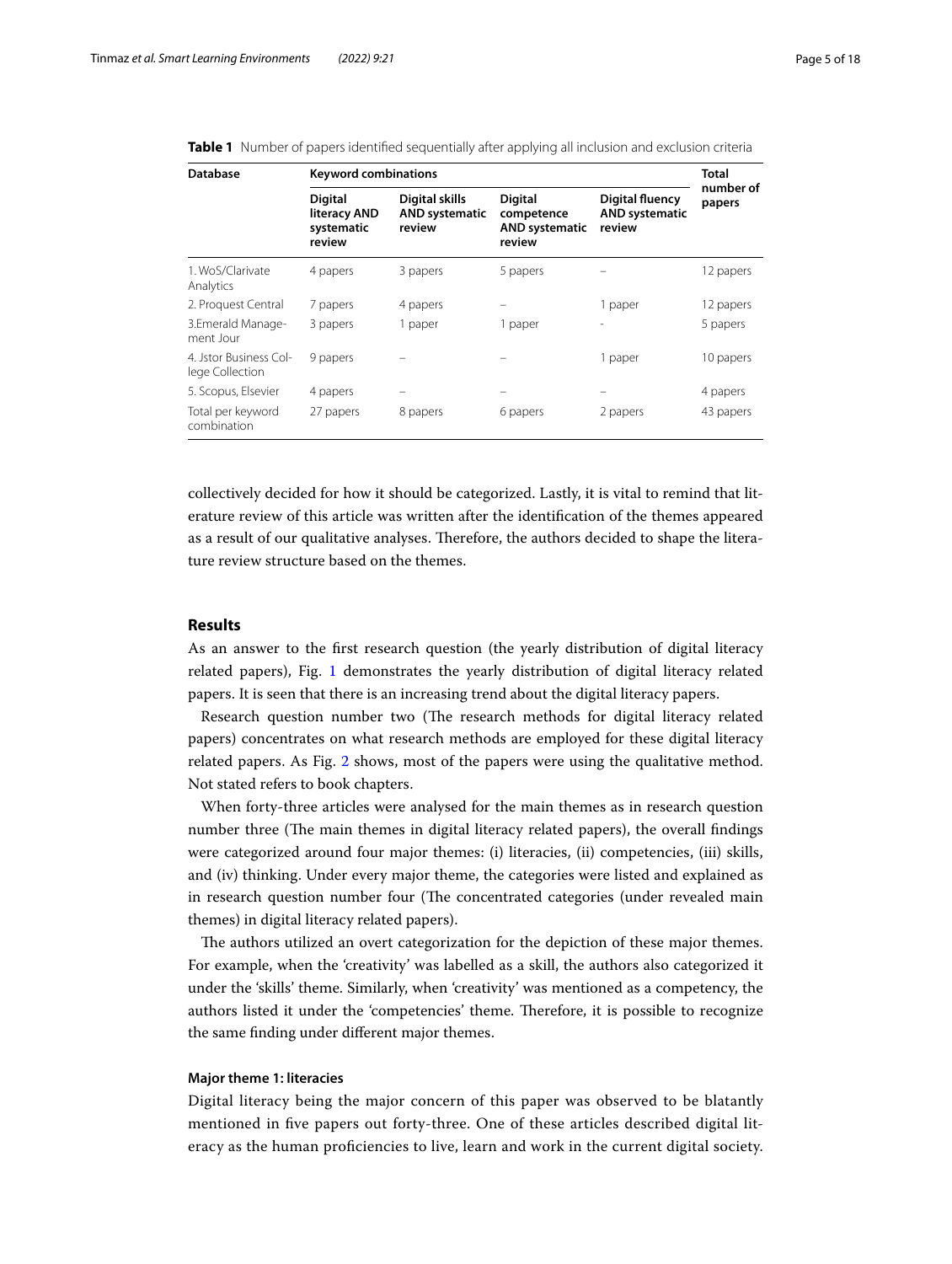

<span id="page-5-0"></span>**Fig. 1** Yearly distribution of digital literacy related papers



<span id="page-5-1"></span>**Fig. 2** Research methods used in the reviewed articles

In addition to these fve articles, two additional papers used the same term as 'critical digital literacy' by describing it as a person's or a society's accessibility and assessment level interaction with digital technologies to utilize and/or create information. Table [2](#page-6-0) summarizes the major categories under 'Literacies' major theme.

Computer literacy, media literacy and cultural literacy were the second most common literacy  $(n=5)$ . One of the article branches computer literacy as tool (detailing with software and hardware uses) and resource (focusing on information processing capacity of a computer) literacies. Cultural literacy was emphasized as a vital element for functioning in an intercultural team on a digital project.

Disciplinary literacy  $(n=4)$  was referring to utilizing different computer programs  $(n=2)$  or technical gadgets  $(n=2)$  with a specific emphasis on required cognitive, affective and psychomotor skills to be able to work in any digital context  $(n=3)$ , serving for the using ( $n=2$ ), creating and applying ( $n=2$ ) digital literacy in real life.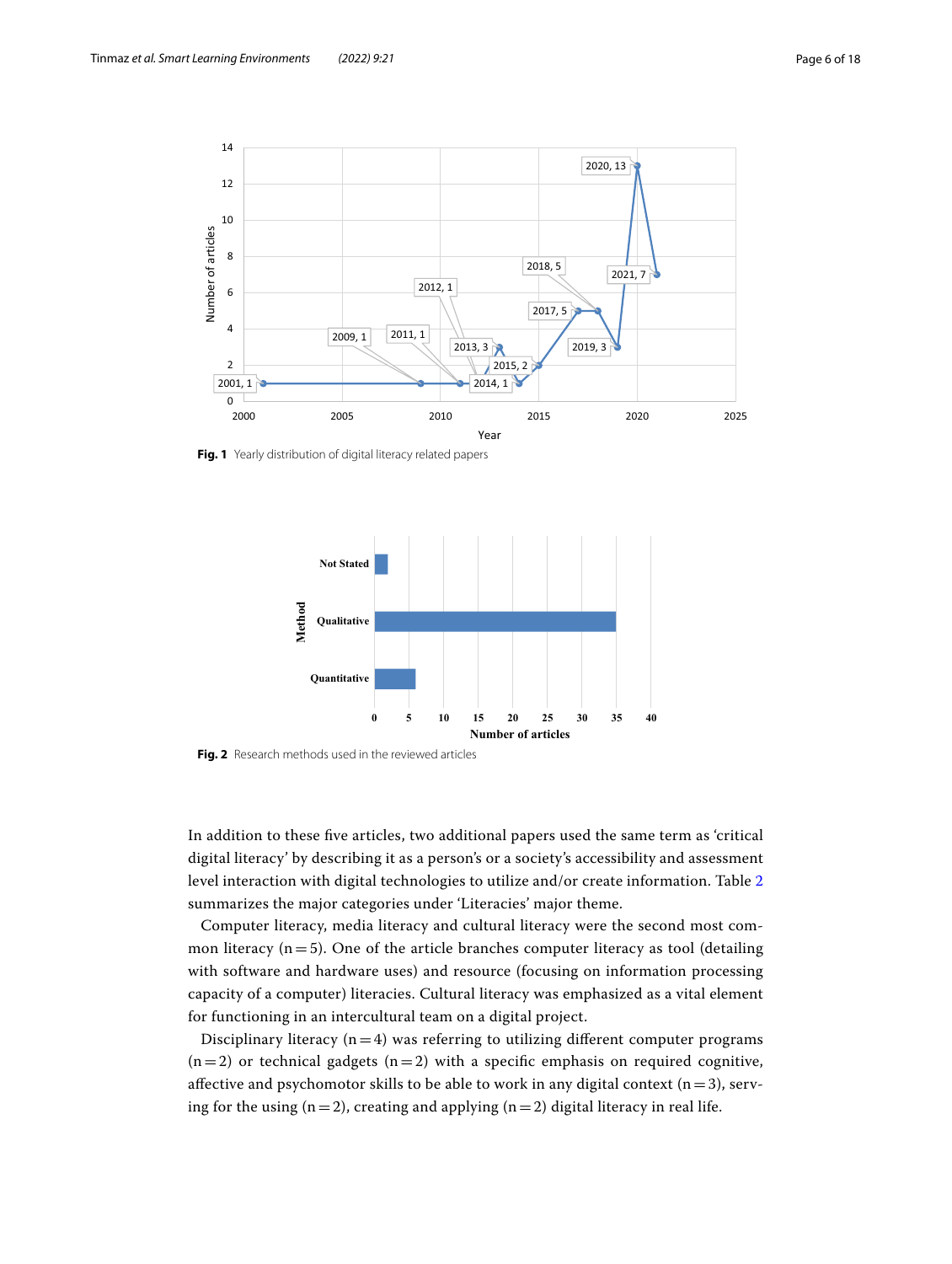| Category                  | n | Category              | n | Category          | n             |
|---------------------------|---|-----------------------|---|-------------------|---------------|
| Digital literacy          |   | Disciplinary literacy | 4 | Web literacy      | $\mathcal{L}$ |
| Critical digital literacy |   | Data literacy         | 3 | New literacy      | $\mathcal{L}$ |
| Computer literacy         |   | Technology literacy   | 3 | Mobile literacy   | $\mathcal{L}$ |
| Media literacy            |   | Multiliteracy         |   | Personal literacy | $\mathcal{L}$ |
| Cultural literacy         |   | Internet literacy     |   | Research literacy | $\mathcal{L}$ |
|                           |   |                       |   |                   |               |

<span id="page-6-0"></span>**Table 2** Categories (more than one occurrence) under 'literacies' major theme

#### <span id="page-6-1"></span>**Table 3** Other mentioned categories  $(n=1)$

| Advanced digital assessment literacy | Intermediate digital<br>assessment literacy | Search literacy                |
|--------------------------------------|---------------------------------------------|--------------------------------|
| Attention literacy                   | Library literacy                            | Social media literacy          |
| Basic digital assessment literacy    | Metaliteracy                                | Social-structural literacy     |
| Conventional print literacy          | Multimodal literacy                         | Tagging literacy               |
| Critical literacy                    | Network literacy                            | Television literacy            |
| Emerging technology literacy         | News literacy                               | Transcultural digital literacy |
| Film literacy                        | Participatory literacy                      | Transliteracy                  |
| Filtering literacy                   | Publishing literacy                         |                                |

Data literacy, technology literacy and multiliteracy were the third frequent categories ( $n=3$ ). The 'multiliteracy' was referring to the innate nature of digital technologies, which have been infused into many aspects of human lives.

Last but not least, Internet literacy, mobile literacy, web literacy, new literacy, personal literacy and research literacy were discussed in forty-three article fndings. Web literacy was focusing on being able to connect with people on the web  $(n=2)$ , discover the web content (especially the navigation on a hyper-textual platform), and learn web related skills through practical web experiences. Personal literacy was highlighting digital identity management. Research literacy was not only concentrating on conducting scientifc research ability but also fnding available scholarship online.

Twenty-four other categories are unfolded from the results sections of forty-three articles. Table [3](#page-6-1) presents the list of these other literacies where the authors sorted the categories in an ascending alphabetical order without any other sorting criterion. Primarily, search, tagging, fltering and attention literacies were mainly underlining their roles in information processing. Furthermore, social-structural literacy was indicated as the recognition of the social circumstances and generation of information. Another information-related literacy was pointed as publishing literacy, which is the ability to disseminate information via diferent digital channels.

While above listed personal literacy was referring to digital identity management, network literacy was explained as someone's social networking ability to manage the digital relationship with other people. Additionally, participatory literacy was defned as the necessary abilities to join an online team working on online content production.

Emerging technology literacy was stipulated as an essential ability to recognize and appreciate the most recent and innovative technologies in along with smart choices related to these technologies. Additionally, the critical literacy was added as an ability to make smart judgements on the cost beneft analysis of these recent technologies.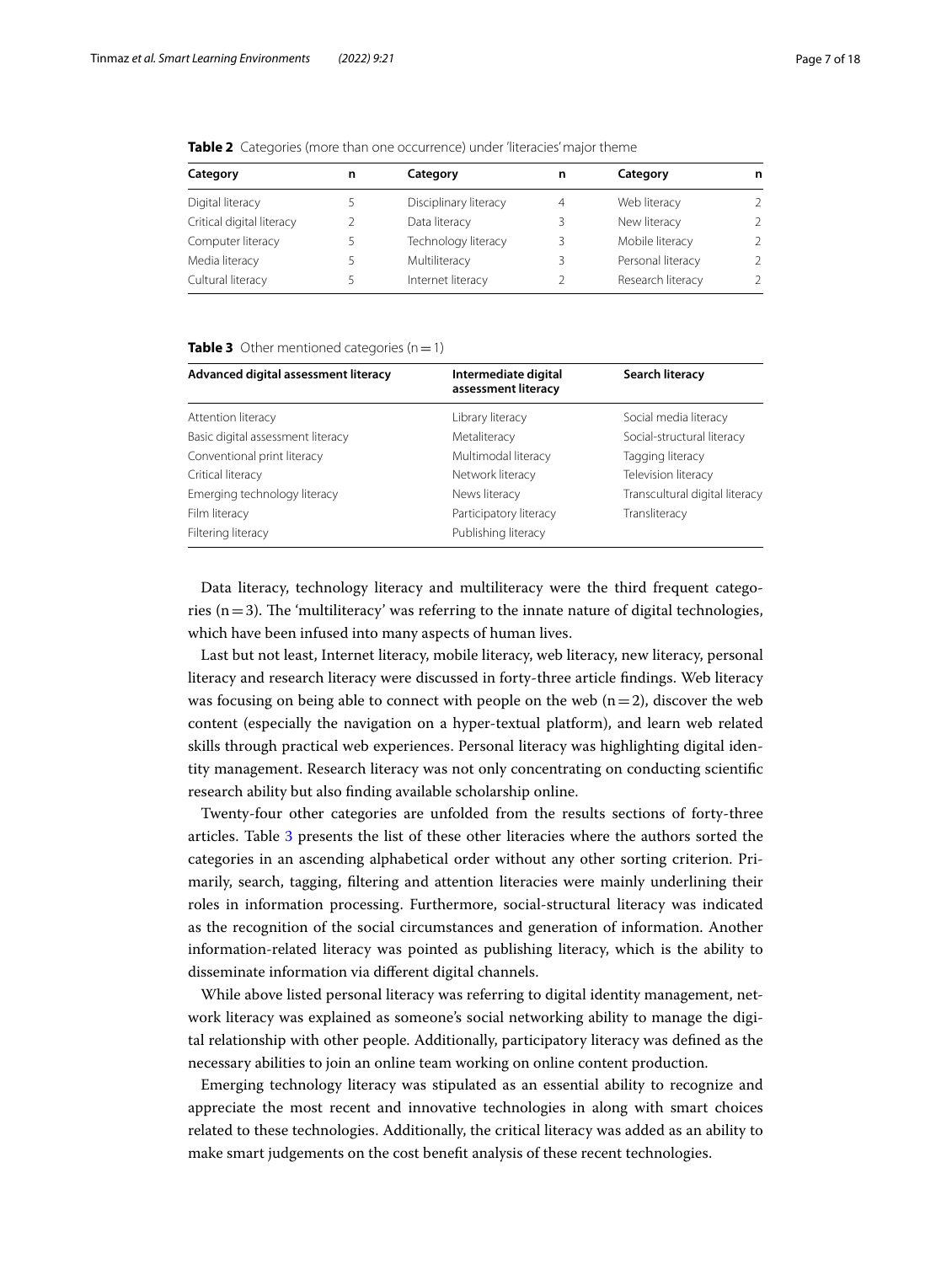Last of all, basic, intermediate, and advanced digital assessment literacies were specifed for educational institutions that are planning to integrate various digital tools to conduct instructional assessments in their bodies.

#### **Major theme 2: competencies**

The second major theme was revealed as competencies. The authors directly categorized the fndings that are specifed with the word of competency. Table [4](#page-7-0) summarizes the entire category set for the competencies major theme.

The most common category was the 'digital competence'  $(n=14)$  where one of the articles points to that category as 'generic digital competence' referring to someone's creativity for multimedia development (video editing was emphasized). Under this broad category, the following sub-categories were associated:

- Problem solving  $(n=10)$
- Safety  $(n=7)$
- Information processing  $(n=5)$
- Content creation  $(n=5)$
- Communication  $(n=2)$
- Digital rights  $(n=1)$
- Digital emotional intelligence  $(n=1)$
- Digital teamwork  $(n=1)$
- Big data utilization  $(n=1)$
- Artificial Intelligence utilization  $(n=1)$
- Virtual leadership  $(n=1)$
- Self-disruption (in along with the pace of digitalization)  $(n=1)$

Like 'digital competency', fve additional articles especially coined the term as 'digital competence as a life skill'. Deeper analysis demonstrated the following points: social competences  $(n=4)$ , communication in mother tongue  $(n=3)$  and foreign language  $(n=2)$ , entrepreneurship  $(n=3)$ , civic competence  $(n=2)$ , fundamental science  $(n=1)$ , technology  $(n=1)$  and mathematics  $(n=1)$  competences, learning to learn  $(n=1)$  and self-initiative  $(n=1)$ .

Moreover, competencies were linked to workplace digital competencies in three articles and highlighted as significant for employability  $(n=3)$  and 'economic

| Category                           | n  | Category                              | n |
|------------------------------------|----|---------------------------------------|---|
| Digital competence                 | 14 | Cross-cultural competencies           |   |
| Digital competence as a life skill |    | Digital teaching competence           |   |
| Digital competence for work        |    | Balancing digital usage               |   |
| Economic engagement                |    | Political engagement                  |   |
| Digital competence for leisure     |    | Complex system modelling competencies |   |
| Digital communication              |    | Simulation competencies               |   |
| Intercultural competencies         |    | Digital nativity                      |   |

<span id="page-7-0"></span>**Table 4** Categories under 'competencies' major theme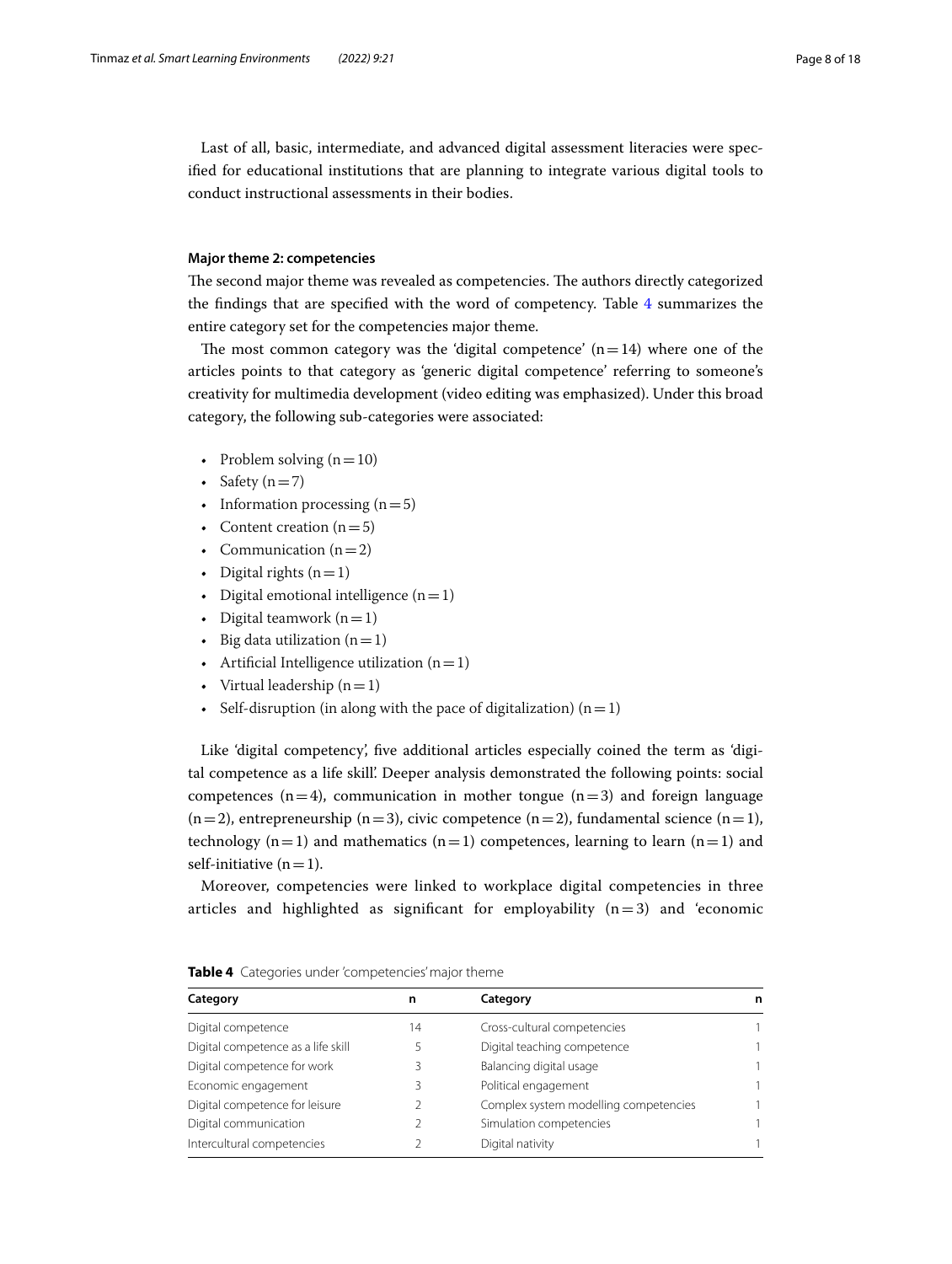| Category                        | n  | Category               | n             |
|---------------------------------|----|------------------------|---------------|
| Information literacy skills     | 19 | Decision making skills | 3             |
| <b>ICT skills</b>               | 18 | Social intelligence    | 3             |
| Communication skills            | 9  | Digital learning       | $\mathcal{P}$ |
| Collaboration skills            | 9  | Digital teaching       | $\mathcal{P}$ |
| Digital content creation skills | 4  | Digital fluency        | $\mathcal{P}$ |
| Ethics for digital environment  | 4  | Digital awareness      | $\mathcal{P}$ |
| Research skills                 |    | Creativity             | $\mathcal{P}$ |

#### <span id="page-8-0"></span>**Table 5** Categories under 'skills' major theme

<span id="page-8-1"></span>**Table 6** Sub-categories under 'information literacy' and 'ICT' skills

| Sub-category for information literacy skills  | n | Sub-category for ICT skills    | n |
|-----------------------------------------------|---|--------------------------------|---|
| Evaluating information                        | 6 | Technical skills               | 4 |
| Using obtained information                    | 4 | Attitude towards ICT           | 4 |
| Legal use of information                      | 3 | Use of social media            | 3 |
| Finding information                           | 3 | Intention to use ICT           | 2 |
| Locating information                          |   | Beliefs about the use of ICT   |   |
| Feeling the need for information              |   | General knowledge of ICT       |   |
| Documenting information                       |   | Use of chat                    |   |
| Life-long learning                            |   | Use of email                   |   |
| Trial and error                               |   | Digital text skills            |   |
| Dealing with the excessiveness of information |   | Use of multimedia technologies |   |
|                                               |   | Coding                         |   |

engagement' (n=3). Digital competencies were also detailed for leisure (n=2) and communication  $(n=2)$ . Furthermore, two articles pointed digital competencies as an inter-cultural competency and one as a cross-cultural competency. Lastly, the 'digital nativity'  $(n=1)$  was clarified as someone's innate competency of being able to feel contented and satisfed with digital technologies.

#### **Major theme 3: skills**

The third major observed theme was 'skills', which was dominantly gathered around information literacy skills  $(n=19)$  and information and communication technologies skills ( $n=18$ ). Table [5](#page-8-0) demonstrates the categories with more than one occurrence.

Table [6](#page-8-1) summarizes the sub-categories of the two most frequent categories of 'skills' major theme. The information literacy skills noticeably concentrate on the steps of information processing; evaluation (n=6), utilization (n=4), finding (n=3), locating  $(n=2)$  information. Moreover, the importance of trial/error process, being a lifelong learner, feeling a need for information and so forth were evidently listed under this sub-category. On the other hand, ICT skills were grouped around cognitive and afective domains. For instance, while technical skills in general and use of social media, coding, multimedia, chat or emailing in specifc were reported in cognitive domain,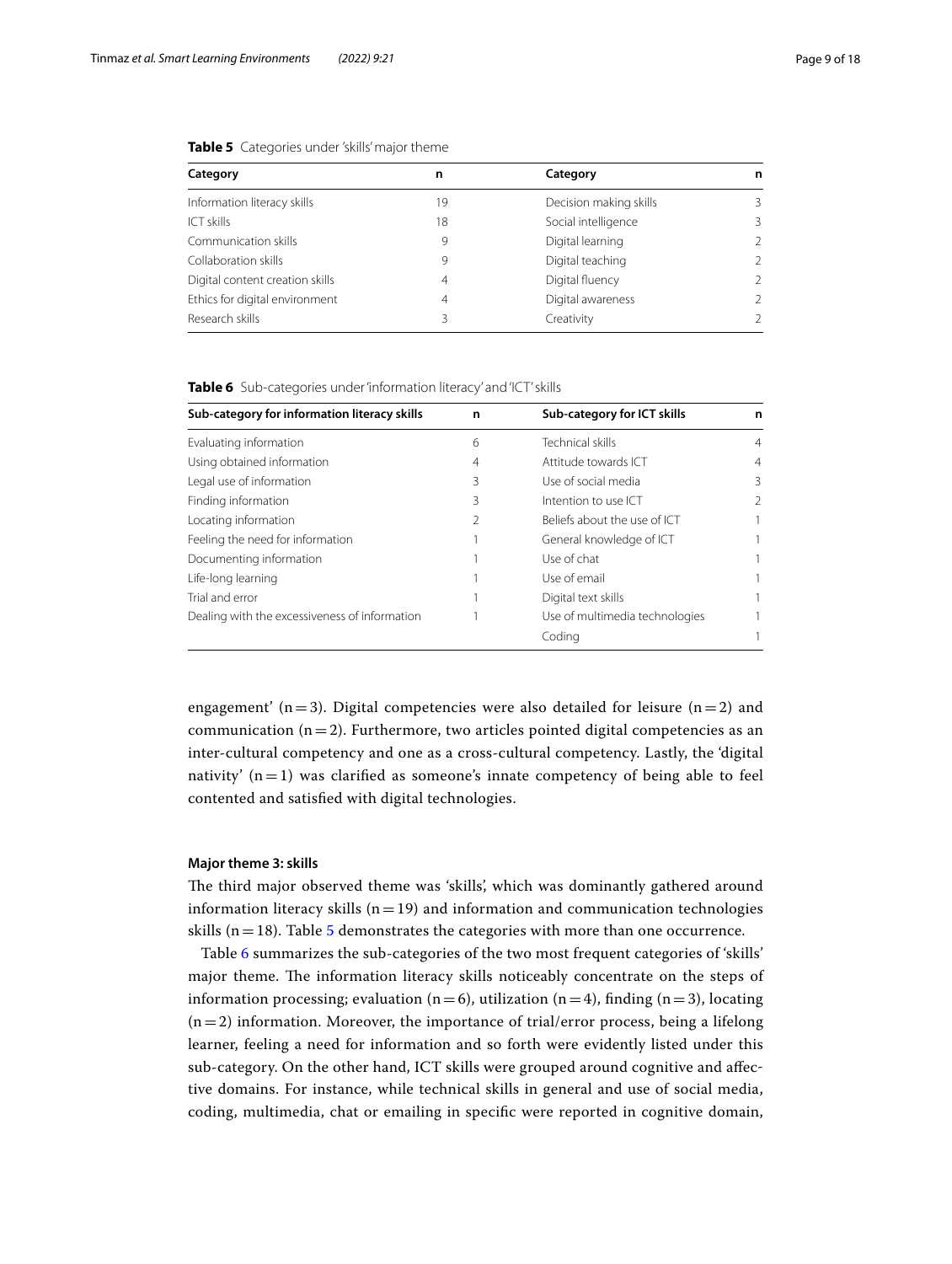attitude, intention, and belief towards ICT were mentioned as the elements of afective domain.

Communication skills  $(n=9)$  were multi-dimensional for different societies, cultures, and globalized contexts, requiring linguistic skills. Collaboration skills  $(n=9)$  are also recurrently cited with an explicit emphasis for virtual platforms.

'Ethics for digital environment' encapsulated ethical use of information  $(n=4)$  and different technologies (n=2), knowing digital laws (n=2) and responsibilities (n=2) in along with digital rights and obligations ( $n=1$ ), having digital awareness ( $n=1$ ), following digital etiquettes (n=1), treating other people with respect (n=1) including no cyber-bullying  $(n=1)$  and no stealing or damaging other people  $(n=1)$ .

'Digital fluency' involved digital access  $(n=2)$  by using different software and hardware  $(n=2)$  in online platforms  $(n=1)$  or communication tools  $(n=1)$  or within programming environments  $(n=1)$ . Digital fluency also underlined following recent technological advancements  $(n=1)$  and knowledge  $(n=1)$  including digital health and wellness  $(n=1)$  dimension.

'Social intelligence' related to understanding digital culture  $(n=1)$ , the concept of digital exclusion  $(n=1)$  and digital divide  $(n=3)$ . 'Research skills' were detailed with searching academic information  $(n=3)$  on databases such as Web of Science and Scopus  $(n=2)$  and their citation, summarization, and quotation  $(n=2)$ .

'Digital teaching' was described as a skill  $(n=2)$  in Table [4](#page-7-0) whereas it was also labelled as a competence  $(n=1)$  as shown in Table [3.](#page-6-1) Similarly, while learning to learn  $(n=1)$ was coined under competencies in Table [3](#page-6-1), digital learning  $(n=2,$  Table [4](#page-7-0)) and lifelong learning  $(n=1,$  Table [5](#page-8-0)) were stated as learning related skills. Moreover, learning was used with the following three terms: learning readiness  $(n=1)$ , self-paced learning  $(n=1)$  and learning flexibility  $(n=1)$ .

Table [7](#page-9-0) shows other categories listed below the 'skills' major theme. The list covers not only the software such as GIS, text mining, mapping, or bibliometric analysis programs but also the conceptual skills such as the fourth industrial revolution and information management.

#### **Major theme 4: thinking**

The last identified major theme was the different types of 'thinking'. As Table [8](#page-10-0) shows, 'critical thinking' was the most frequent thinking category  $(n=4)$ . Except computational thinking, the other categories were not detailed.

| Category                   | Category               | Category   |
|----------------------------|------------------------|------------|
| Digital connectivity skill | Culture transformation | Text minir |

<span id="page-9-0"></span>

|  |  |  | <b>Table 7</b> Categories (one-time occurrence) under 'skills' major theme |
|--|--|--|----------------------------------------------------------------------------|
|--|--|--|----------------------------------------------------------------------------|

| Culture transformation      | Text mining                            |
|-----------------------------|----------------------------------------|
| Readiness to Industry 4.0   | GIS (geographic<br>information system) |
| Internet of Things (IoT)    | Bibliometric analysis                  |
| Technology-human adaptation | Mapping                                |
| Information management      |                                        |
|                             |                                        |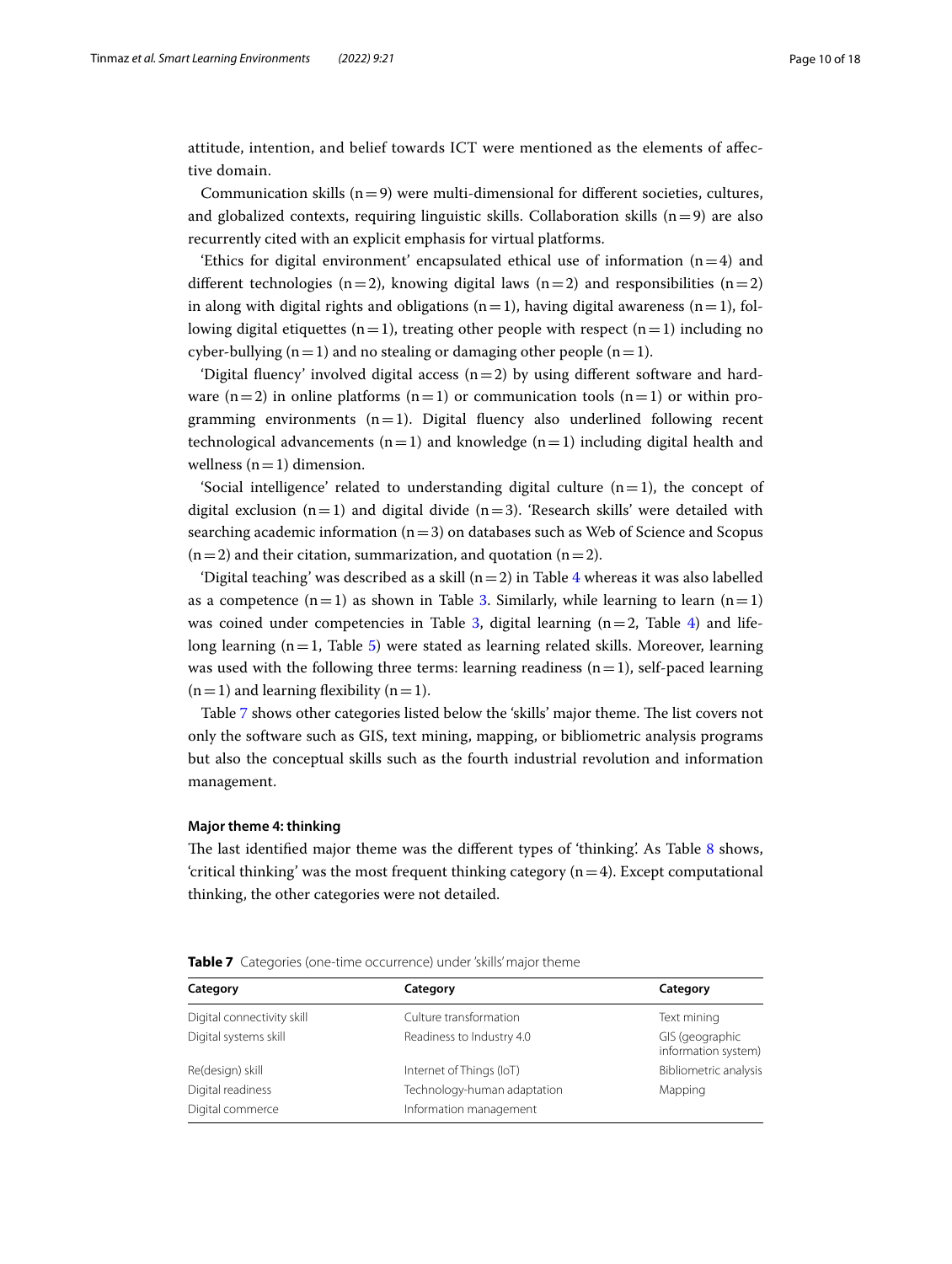| Category               | Category                   | n |
|------------------------|----------------------------|---|
| Critical thinking      | System thinking            |   |
| Computational thinking | Interdisciplinary thinking |   |
| Analytical thinking    | Purposeful thinking        |   |
| Innovative thinking    | Quick thinking             |   |

<span id="page-10-0"></span>**Table 8** Categories under 'thinking' major theme

Computational thinking  $(n=3)$  was associated with the general logic of how a computer works and sub-categorized into the following steps; construction of the problem  $(n=3)$ , abstraction  $(n=1)$ , disintegration of the problem  $(n=2)$ , data collection,  $(n=2)$ , data analysis (n=2), algorithmic design (n=2), parallelization & iteration (n=1), automation (n=1), generalization (n=1), and evaluation (n=2).

A transversal analysis of digital literacy categories reveals the following felds of digital literacy application:

- Technological advancement (IT, ICT, Industry 4.0, IoT, text mining, GIS, bibliometric analysis, mapping data, technology, AI, big data)
- Networking (Internet, web, connectivity, network, safety)
- Information (media, news, communication)
- Creative-cultural industries (culture, publishing, flm, TV, leisure, content creation)
- Academia (research, documentation, library)
- Citizenship (participation, society, social intelligence, awareness, politics, rights, legal use, ethics)
- Education (life skills, problem solving, teaching, learning, education, lifelong learning)
- Professional life (work, teamwork, collaboration, economy, commerce, leadership, decision making)
- Personal level (critical thinking, evaluation, analytical thinking, innovative thinking)

## **Discussion**

This systematic review on digital literacy concentrated on forty-three articles from the databases of WoS/Clarivate Analytics, Proquest Central, Emerald Management Journals, Jstor Business College Collections and Scopus/Elsevier. The initial results revealed that there is an increasing trend on digital literacy focused academic papers. Research work in digital literacy is critical in a context of disruptive digital business, and more recently, the pandemic-triggered accelerated digitalisation (Beaunoyer, Dupéré & Guitton, [2020](#page-16-7); Sousa & Rocha [2019](#page-16-2)). Moreover, most of these papers were employing qualitative research methods. The raw data of these articles were analysed qualitatively using systematic literature review to reveal major themes and categories. Four major themes that appeared are: digital literacy, digital competencies, digital skills and thinking.

Whereas the mainstream literature describes digital literacy as a set of photo-visual, real-time, information, branching, reproduction and social-emotional thinking (Eshet-Alkalai, [2012\)](#page-16-10) or as a set of precise specifc operations, i.e., fnding, consuming, creating,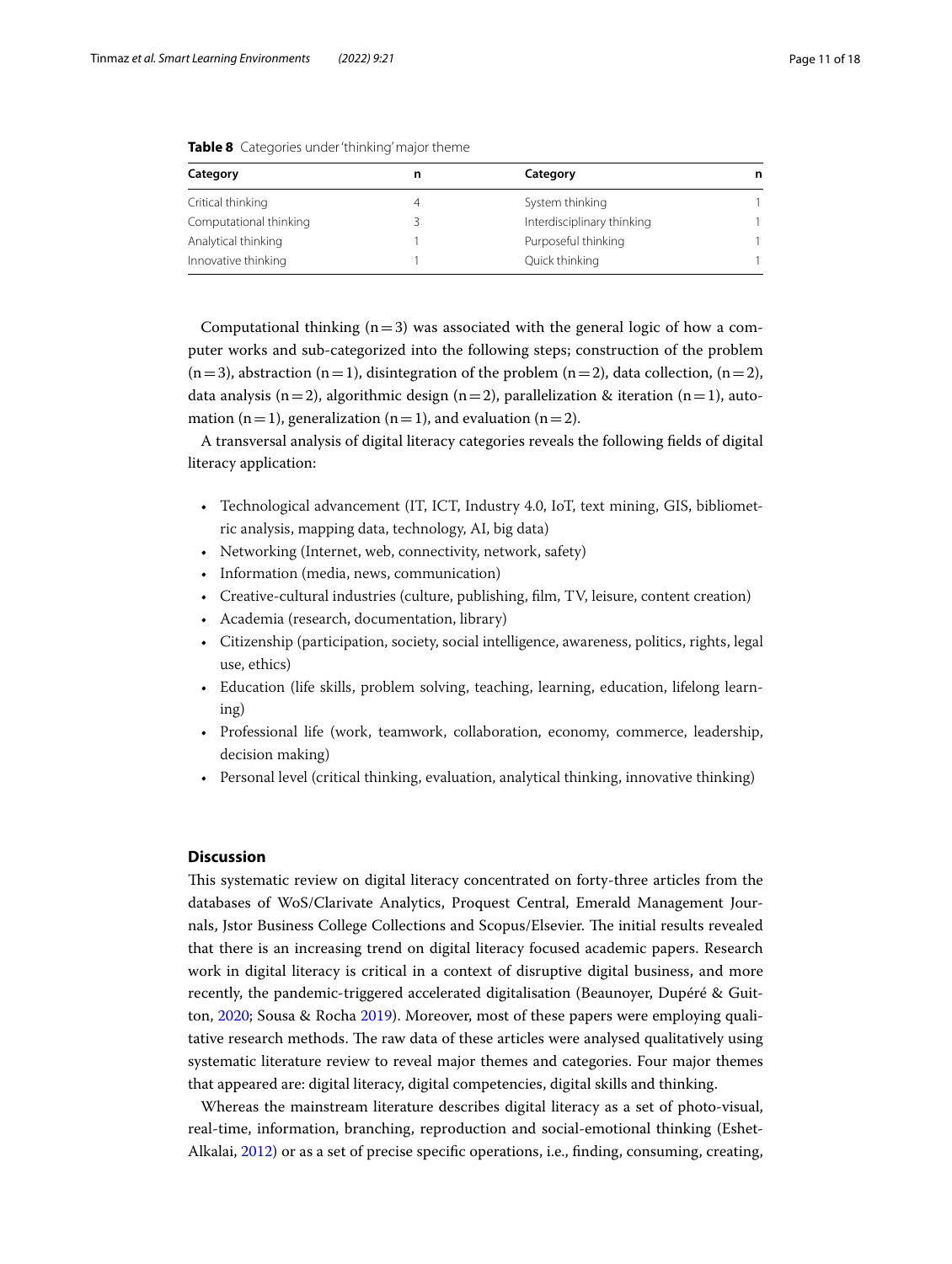communicating and sharing digital content (Heitin, [2016](#page-16-0)), this study reveals that digital literacy revolves around and is in connection with the concepts of computer literacy, media literacy, cultural literacy or disciplinary literacy. In other words, the present systematic review indicates that digital literacy is far broader than specifc tasks, englobing the entire sphere of computer operation and media use in a cultural context.

The digital competence yardstick, DigComp (Carretero, Vuorikari & Punie, [2017\)](#page-16-11) suggests that the main digital competencies cover information and data literacy, communication and collaboration, digital content creation, safety, and problem solving. Similarly, the fndings of this research place digital competencies in relation to problem solving, safety, information processing, content creation and communication. Therefore, the fndings of the systematic literature review are, to a large extent, in line with the existing framework used in the European Union.

The investigation of the main keywords associated with digital skills has revealed that information literacy, ICT, communication, collaboration, digital content creation, research and decision-making skill are the most representative. In a structured way, the existing literature groups these skills in technological, cognitive, and social (Ng, [2012\)](#page-16-13) or, more extensively, into operational, formal, information Internet, strategic, communication and content creation (van Dijk & van Deursen, [2014\)](#page-16-24). In time, the literature has become richer in frameworks, and prolifc authors have improved their results. As such, more recent research (vaan Laar et al., [2017\)](#page-17-0) use the following categories: technical, information management, communication, collaboration, creativity, critical thinking, and problem solving.

Whereas digital thinking was observed to be mostly related with critical thinking and computational thinking, DigComp connects it with critical thinking, creativity, and innovation, on the one hand, and researchers highlight fake news, misinformation, cybersecurity, and echo chambers as exponents of digital thinking, on the other hand (Sulzer, [2018;](#page-16-18) Puig, Blanco-Anaya & Perez-Maceira, [2021](#page-16-19)).

## **Conclusion**

This systematic review research study looks ahead to offer an initial step and guideline for the development of a more contemporary digital literacy framework including digital literacy major themes and factors. The researchers provide the following recommendations for both researchers and practitioners.

#### **Recommendations for prospective research**

By considering the major qualitative research trend, it seems apparent that more quantitative research-oriented studies are needed. Although it requires more efort and time, mixed method studies will help understand digital literacy holistically.

As digital literacy is an umbrella term for many diferent technologies, specifc case studies need be designed, such as digital literacy for artifcial intelligence or digital literacy for drones' usage.

Digital literacy afects diferent areas of human lives, such as education, business, health, governance, and so forth. Therefore, different case studies could be carried out for each of these unique dimensions of our lives. For instance, it is worth investigating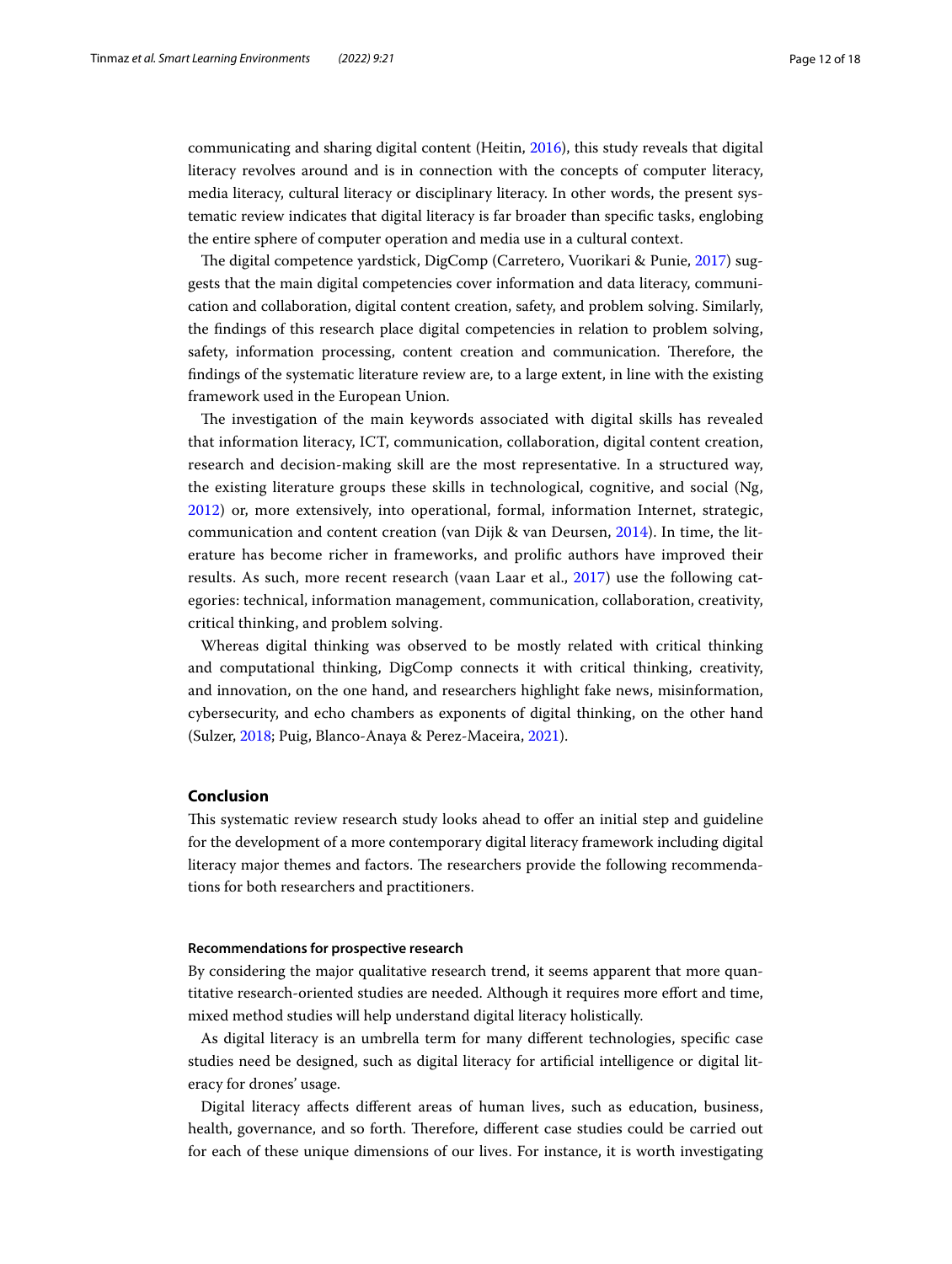the role of digital literacy on lifelong learning in particular, and on education in general, as well as the digital upskilling efects on the labour market fexibility.

Further experimental studies on digital literacy are necessary to realize how certain variables (for instance, age, gender, socioeconomic status, cognitive abilities, etc.) afect this concept overtly or covertly. Moreover, the digital divide issue needs to be analysed through the lens of its main determinants.

New bibliometric analysis method can be implemented on digital literacy documents to reveal more information on how these works are related or centred on what major topic. This visual approach will assist to realize the big picture within the digital literacy framework.

## **Recommendations for practitioners**

The digital literacy stakeholders, policymakers in education and managers in private organizations, need to be aware that there are many dimensions and variables regarding the implementation of digital literacy. In that case, stakeholders must comprehend their benefciaries or the participants more deeply to increase the efect of digital literacy related activities. For example, critical thinking and problem-solving skills and abilities are mentioned to afect digital literacy. Hence, stakeholders have to initially understand whether the participants have enough entry level critical thinking and problem solving.

Development of digital literacy for diferent groups of people requires more energy, since each group might require a diferent set of skills, abilities, or competencies. Hence, diferent subject matter experts, such as technologists, instructional designers, content experts, should join the team.

It is indispensably vital to develop diferent digital frameworks for diferent technologies (basic or advanced) or diferent contexts (diferent levels of schooling or various industries).

These frameworks should be updated regularly as digital fields are evolving rapidly. Every year, committees should gather around to understand new technological trends and decide whether they should address the changes into their frameworks.

Understanding digital literacy in a thorough manner can enable decision makers to correctly implement and apply policies addressing the digital divide that is refected onto various aspects of life, e.g., health, employment, education, especially in turbulent times such as the COVID-19 pandemic is.

Lastly, it is also essential to state the study limitations. This study is limited to the analysis of a certain number of papers, obtained from using the selected keywords and databases. Therefore, an extension can be made by adding other keywords and searching other databases.

<span id="page-12-0"></span>**Appendix A** See Table [9.](#page-13-0)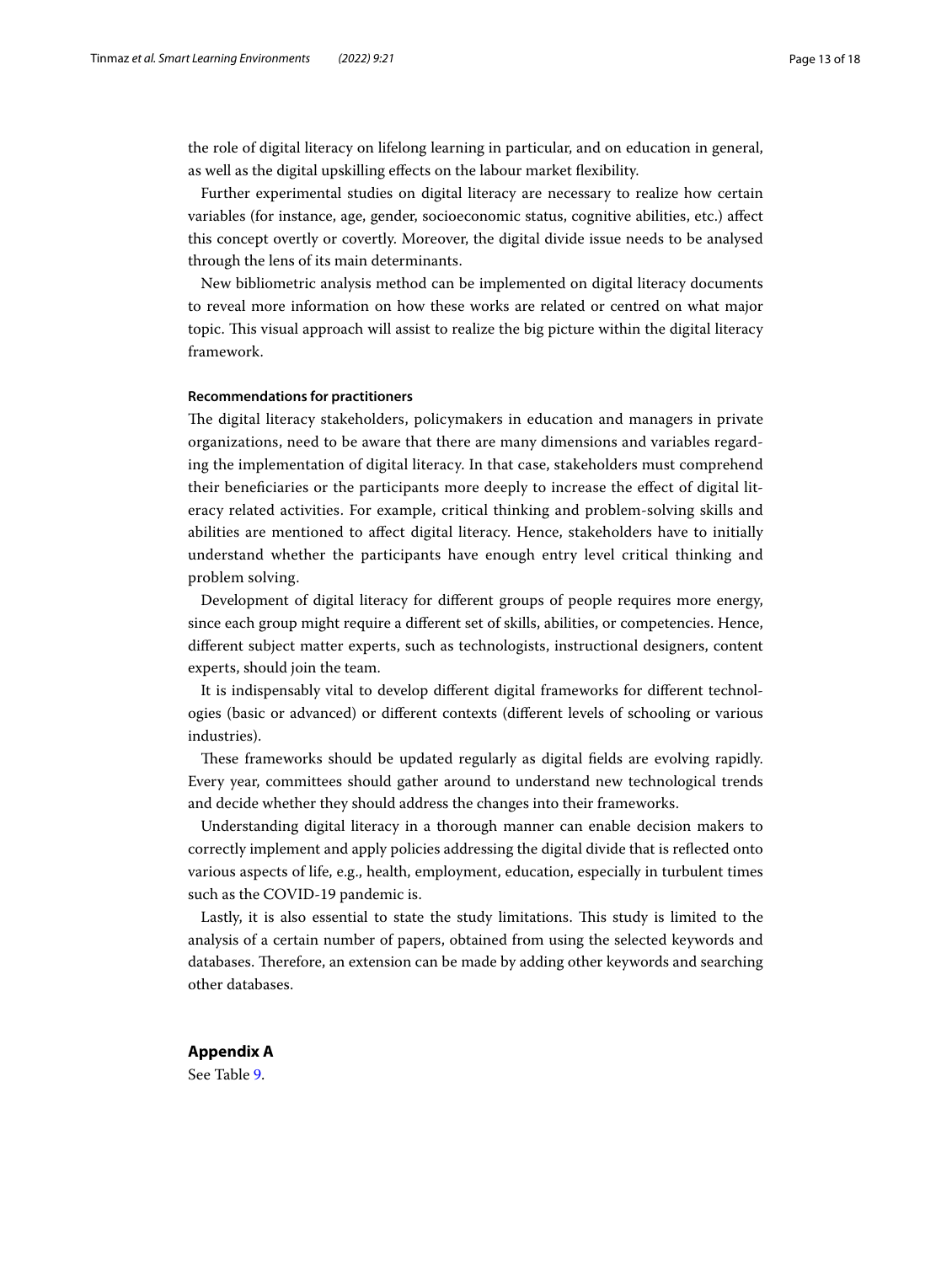| #              | Author and year                                                                        | Title                                                                                                                                 | Journal/Book                                                |
|----------------|----------------------------------------------------------------------------------------|---------------------------------------------------------------------------------------------------------------------------------------|-------------------------------------------------------------|
|                | Sulzer, M. A. (2018)                                                                   | (Re)conceptualizing digital literacies before and after the elec-<br>tion of Trump                                                    | English Teaching: Practice and Critique                     |
| $\sim$         | Gunduzalp, S. (2021)                                                                   | of Teachers' Information Literacy Skills on Their Digital Literacy<br>21st Century Skills for Sustainable Education: Prediction Level | Discourse and Communication for Sustainable Education       |
| $\sim$         | Palts, T., Pedaste, M. (2020)                                                          | A Model for Developing Computational Thinking Skills                                                                                  | Informatics in Education                                    |
| 4              | Starkey, L. (2020)                                                                     | A systematic review of research exploring teacher preparation<br>for the digital age                                                  | Cambridge Journal of Education                              |
| S              | Ozkan-Ozen, Y. D., Kazancoglu, Y. (2021)                                               | Analysing workforce development challenges in the Industry                                                                            | International Journal of Manpower                           |
| $\circ$        | Barna, C., Epure, M. (2020)                                                            | romania in the context of the current digital transformation<br>Analyzing youth unemployment and digital literacy skills in           | Review of Applied Socio-Economic Research                   |
| $\sim$         | Reis, D. A., Fleury, A. L., Carvalho, M. M. (2021)                                     | Consolidating core entrepreneurial competences: toward a<br>meta-competence framework                                                 | International Journal of Enterpreneurial Behavior & Researh |
| $\infty$       | van Laar, E., van Deursen, J. A. M., van Dijk, J. A. G. M., de Haan,<br>J. (2020)      | Determinants of 21st-Century Skills and 21st-Century Digital<br>Skills for Workers: A Systematic Literature Review                    | SAGE Open                                                   |
| Ò              | Kim, M., Choi, D. (2018)                                                               | Development of Youth Digital Citizenship Scale and Implica-<br>tion for Educational Setting                                           | Journal of Educational Technology & Society                 |
| $\approx$      | Eyal, L. (2012)                                                                        | Digital Assessment Literacy — the Core Role of the Teacher in a    Journal of Educational Technology & Society<br>Digital Environment |                                                             |
|                | 11 Spante, M., Hashemi, S. S., Lundin, M., Algers, A. (2018)                           | Digital competence and digital literacy in higher education<br>research: Systematic review of concept use                             | Cogent Education                                            |
| $\approx$      | (2021)<br>Zhao, Y., Pinto Llorente, A. M., Cruz Sanchez Gomez, M.                      | Digital competence in higher education research: A systematic<br>literature review                                                    | Computers & Education                                       |
| $\tilde{=}$    | Batanero, J. M. F., Montenegro Rueda, M., Cerero, J. F., Garcia<br>Martinez, I. (2020) | Digital competences for teacher professional development.<br>Systematic review                                                        | European Journal of Teacher Education                       |
| $\overline{4}$ | Murawski, M., Bick, M. (2017)                                                          | Digital competences of the workforce - a research topic?                                                                              | Business Process Management Journal                         |
| 15             | Gibson, P. F., Smith, S. (2018)                                                        | Digital literacies: preparing pupils and students for their infor-<br>mation journey in the twenty-first century                      | Information and Learning Science                            |
|                |                                                                                        |                                                                                                                                       |                                                             |

<span id="page-13-0"></span>Table 9 List of papers (n = 43) included in the qualitative analysis—ordered alphabetically by title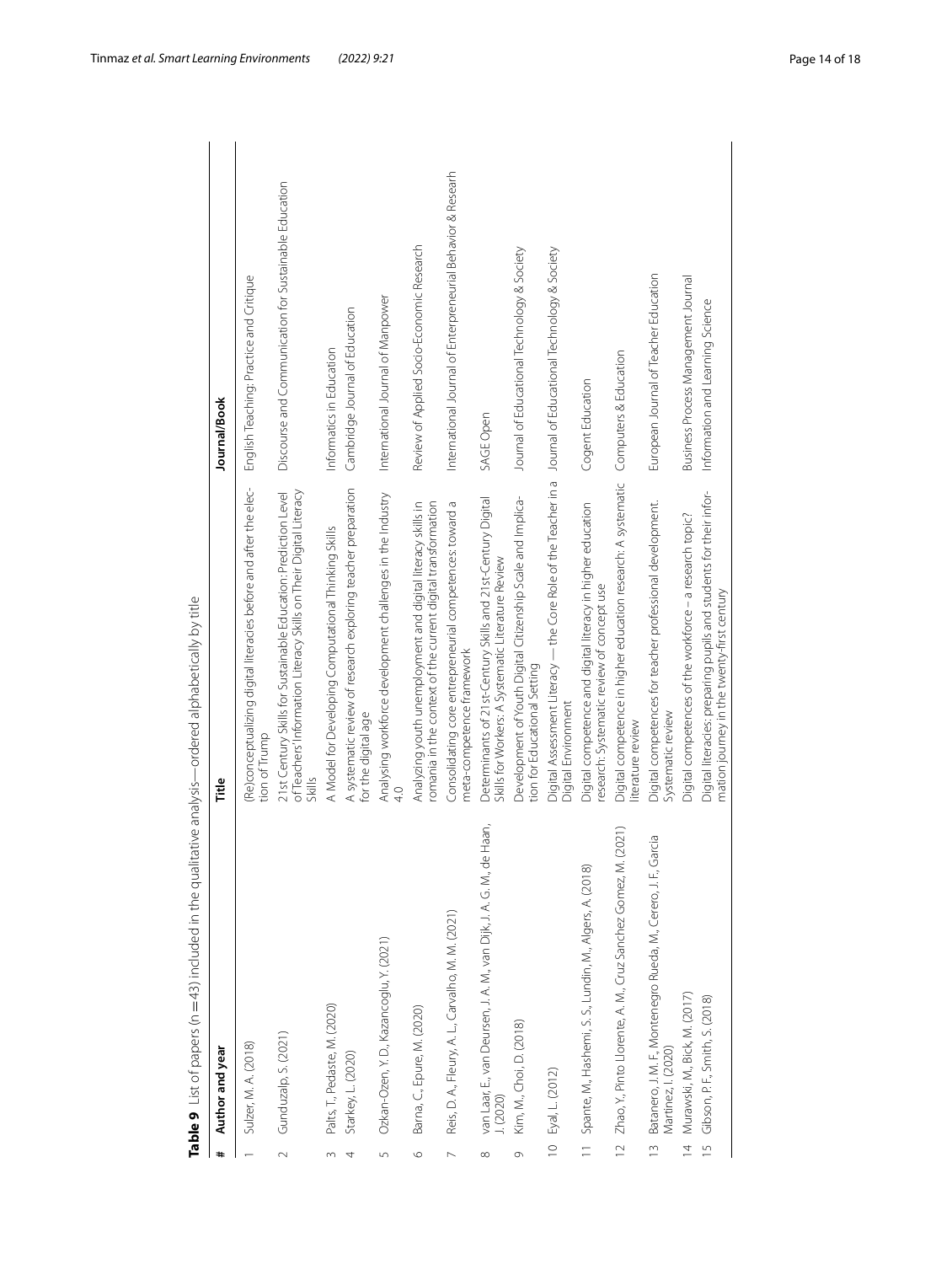| #               | Author and year                                                                                                                                   | Title                                                                                                          | Journal/Book                                                                                                                            |
|-----------------|---------------------------------------------------------------------------------------------------------------------------------------------------|----------------------------------------------------------------------------------------------------------------|-----------------------------------------------------------------------------------------------------------------------------------------|
| $\approx$       | Mcclurken, J., Boggs, J., Wadewitz, A., Geller, A. E., Beasley-<br>Murray, J. (2013)                                                              | Digital Literacy and the Undergraduate Curriculum                                                              | and Teaching from Digital Humanities. The University of Michi-<br>Book: Hacking the Academy: New Approaches to Scholarship<br>gan Press |
|                 | Radovanovic, D., Holst, C., Belur, S. B., Srivastava, R., Houng-<br>bonon, G. V., Le Quentrec, E., Miliza, J., Winkler, A. S., Noll, J.<br>(2020) | Digital Literacy Key Performance Indicators for Sustainable<br>Development                                     | Social Inclusion                                                                                                                        |
| $\frac{8}{10}$  | Soomro, M. A., Hizam-Hanafiah, M., Abdullah, N. L. (2020)                                                                                         | Digital readiness models: A systematic literature review                                                       | Compusoft, An international journal of advanced computer<br>technology                                                                  |
| $\overline{0}$  | Martinez-Bravo, M. C., Sadaba-Chalezquer, C., Serrano-Puche, J.<br>(2020)                                                                         | Fifty years of digital literacy studies: A meta-research for inter-<br>disciplinary and conceptual convergence | Profesional de la informacion                                                                                                           |
| $\overline{20}$ | Kolle, S. R. (2017)                                                                                                                               | Global research on information literacy: a bibliometric analysis<br>from 2005 to 2014                          | The Electronic Library                                                                                                                  |
|                 | 21 Dominguez Figaredo, D. (2017)                                                                                                                  | Heuristics and Web Skills Acquisition in Open Learning Environ- Educational Technology & Society<br>ments      |                                                                                                                                         |
| 22              | Bawden, D. (2001)                                                                                                                                 | Information and digital literacies: a review of concepts                                                       | Journal of Documentation                                                                                                                |
| 23              | Coklar, A. N., Yaman, N. D., Yurdakul, I. K. (2017)                                                                                               | Information literacy and digital nativity as determinants of<br>online information search strategies           | Computers in Human Behavior                                                                                                             |
|                 | 24 Fosmire, M. (2014)                                                                                                                             | Information literacy and lifelong learning                                                                     | Book: Integrating Information into the Engineering Design<br>Process, Purdue University Press                                           |
| 25              | Buschman, J. (2009)                                                                                                                               | Information Literacy,"New" Literacies, and Literacy                                                            | The Library Quarterly                                                                                                                   |
| $\frac{8}{2}$   | Reis, C., Pessoa, T., Gallego-Arrufat, M. J. (2019)                                                                                               | Literacy and digital competence in Higher Education: A sys-<br>tematic review                                  | Revista de Docencia Universitaria                                                                                                       |
| $\overline{27}$ | Oh, S. S., Kim, K.-A., Kim, M., Oh, J., Chu, S. H., Choi, J. Y. (2021)                                                                            | Measurement of Digital Literacy Among Older Adults: System-<br>atic Review                                     | Journal of Medical Internet Research                                                                                                    |
| 28              | (2019)<br>Santandreu Calonge, D., Shah, M. A., Riggs, K., Connor, M. (                                                                            | MOOCs and upskilling in Australia: A qualitative literature study                                              | Cogent Education                                                                                                                        |
| 29              | Mahiri, J. (2011)                                                                                                                                 | New literacies need new learning                                                                               | Book: Digital Tools in Urban Schools. Mediating a Remix of Learn-<br>ing. The University of Michigan Press                              |
|                 | 30 Hicks, T., Hawley Turner, K. (2013)                                                                                                            | No Longer a Luxury: Digital Literacy Can't Wait                                                                | English Journal                                                                                                                         |
|                 | Khuraisah, M. N., Khalid, F., Husnin, H. (2020)                                                                                                   | Preparing graduates with digital literacy skills toward fulfilling<br>employability need in 4IR Era: A review  | International Journal of Advanced Computer Science and<br>Applications                                                                  |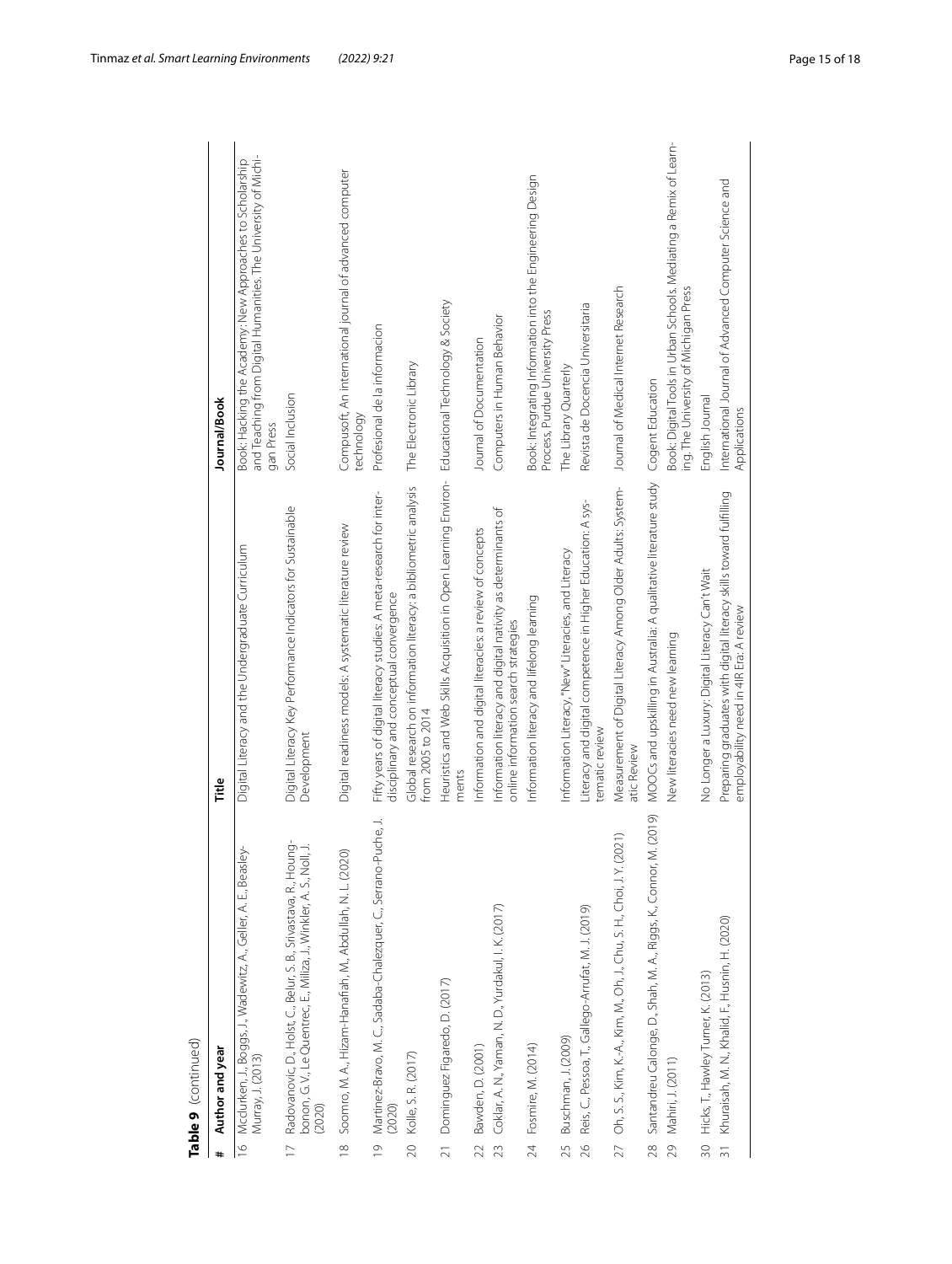|                | Table 9 (continued)                                                                                                                                      |                                                                                                                                                                           |                                                              |
|----------------|----------------------------------------------------------------------------------------------------------------------------------------------------------|---------------------------------------------------------------------------------------------------------------------------------------------------------------------------|--------------------------------------------------------------|
| #              | Author and year                                                                                                                                          | Title                                                                                                                                                                     | Journal/Book                                                 |
| 32             | (2019)<br>da Silva, C. R. S., Carvalho Teixeira, T. M., Bentes Pinto, V.                                                                                 | Research methodology in information literacy: A systematic<br>review                                                                                                      | Digital Journal of Library and Information Science           |
|                | Ż<br>33 Garcia-Perez, L., Garcia-Garnica, M., Olmedo-Moreno, E.<br>(2021)                                                                                | Skills for a Working Future: How to Bring about Professional<br>Success from the Educational Setting                                                                      | <b>Education Sciences</b>                                    |
| 34             | Stordy, P. (2015)                                                                                                                                        | Taxonomy of literacies                                                                                                                                                    | Journal of Documentation                                     |
| 35             | $\widehat{2}$<br>Aesaert, K., Vanderlinde, R., Tondeur, J., van Braak, J. (201                                                                           | The content of educational technology curricula: a cross-<br>curricular state of the art                                                                                  | Educational Technology Research and Development              |
|                | 36 de Greef, M., Segers, M., Nijhuis, J., Lam, J. F., van Groenestijn, M.,<br>van Hoek, F., van Deursen, A. J. A. M., Bohnenn, E., Tubbing, M.<br>(2015) | The development and validation of testing materials for<br>literacy, numeracy and digital skills in a Dutch context                                                       | International Review of Education                            |
| 37             | A. (2018)<br>Rodriguez-Garcia, A. M., Caceres Reche, M. P., Garcia, S.                                                                                   | The digital competence of the future teacher: bibliometric<br>analysis of scientific productivity indexed in Scopus                                                       | International Journal of Educational Research and Innovation |
|                | 38 Sanchez-Caballe, A., Gisbert-Cervera, M., Esteve-Mon, F. (2020)                                                                                       | The digital competence of university students: a systematic<br>literature review                                                                                          | Aloma                                                        |
|                | 39 Keshavarz, M. (2020)                                                                                                                                  | The effect of distance education on information literacy case<br>study: Iran                                                                                              | The Quarterly Review of Distance Education                   |
|                | 40 van Laar, E., van Deursen, J. A. M., van Dijk, J. A. G. M., de Haan,<br>J(2017)                                                                       | The relation between 21 st-century skills and digital skills: A<br>systematic literature review                                                                           | Computers in Human Behavior                                  |
| $\frac{4}{3}$  | ladal, T.,<br>Esteban-Navarro, M. A., Garcia-Madurga, M. A., Morte-N<br>Nogales-Bocio, A.I. (2020)                                                       | The Rural Digital Divide in the Face of the COVID-19 Pandemic<br>in Europe-Recommendations from a Scoping Review                                                          | Informatics                                                  |
| $\overline{4}$ | Rifai, I., Setiadi, C. J., Renaldo, J. Andreani, W. (2021)                                                                                               | Toward society 5.0: Indonesia and Japan on the twenty-first<br>century literacy skills                                                                                    | IOP Conf. Series: Earth and Environmental Science            |
|                | 43 Kozanoglu, D. C., Abedin, B. (2020)                                                                                                                   | Understanding the role of employees in digital transformation:<br>conceptualization of digital literacy of employees as a multi-<br>dimensional organizational affordance | Journal of Enterprise Information Management                 |
|                |                                                                                                                                                          |                                                                                                                                                                           |                                                              |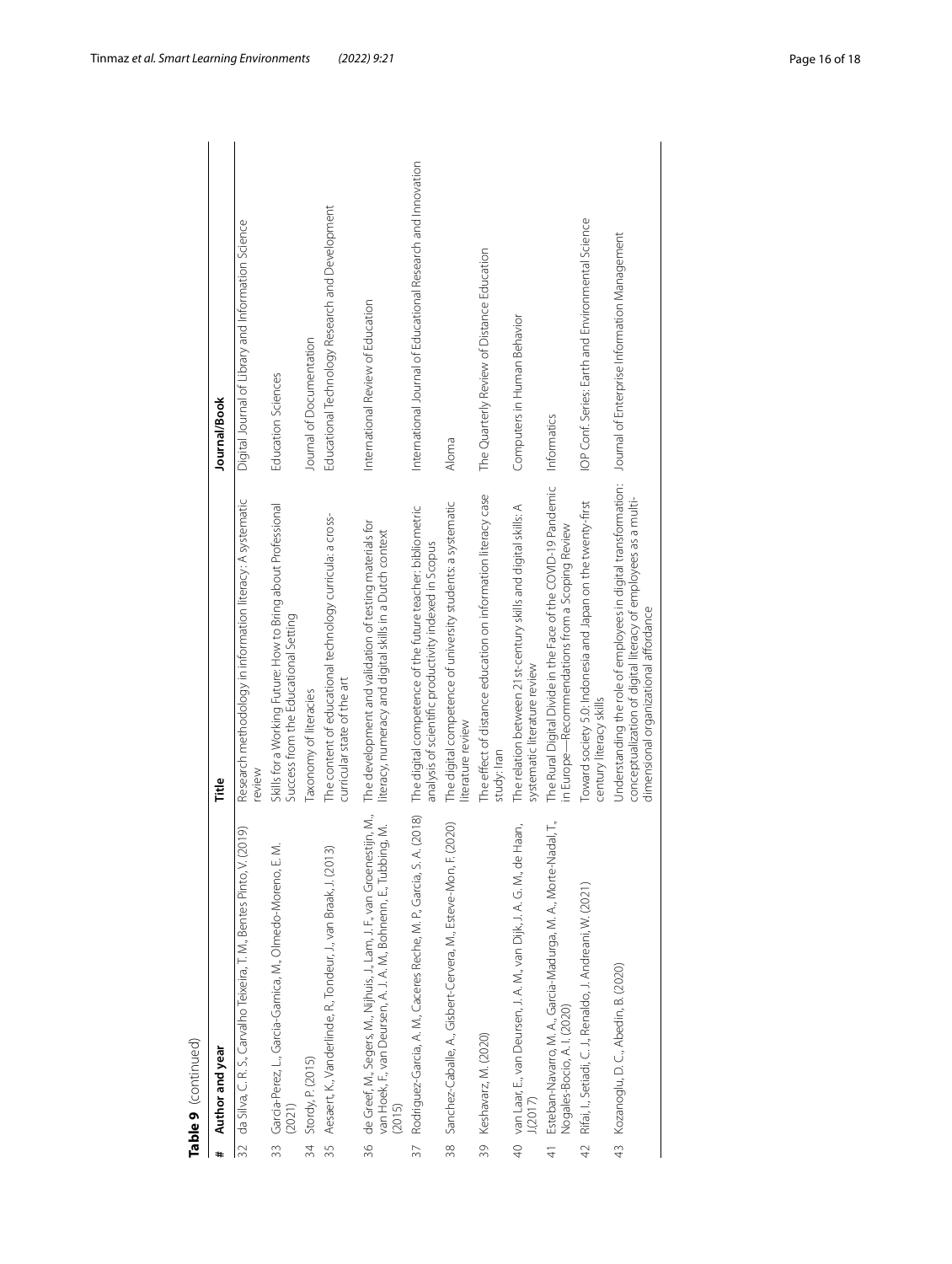#### **Author contributions**

The authors worked together on the manuscript equally. All authors have read and approved the fnal manuscript.

#### **Funding**

This research is funded by Woosong University Academic Research in 2022.

#### **Availability of data and materials**

The authors present the articles used for the study in ["Appendix A](#page-12-0)".

#### **Declarations**

#### **Competing of interests**

The authors declare that they have no competing interests.

#### Received: 23 February 2022 Accepted: 1 June 2022 Published online: 08 June 2022

#### **References**

- <span id="page-16-6"></span>Baber, H., Fanea-Ivanovici, M., Lee, Y. T., & Tinmaz, H. (2022). A bibliometric analysis of digital literacy research and emerging themes pre-during COVID-19 pandemic. *Information and Learning Sciences*.<https://doi.org/10.1108/ILS-10-2021-0090>.
- <span id="page-16-7"></span>Beaunoyer, E., Dupéré, S., & Guitton, M. J. (2020). COVID-19 and digital inequalities: Reciprocal impacts and mitigation strategies. *Computers in Human Behavior, 111*, 10642. <https://doi.org/10.1016/j.chb.2020.106424>
- <span id="page-16-8"></span>Blau, I., Shamir-Inbal, T., & Avdiel, O. (2020). How does the pedagogical design of a technology-enhanced collaborative academic course promote digital literacies, self-regulation, and perceived learning of students? *The Internet and Higher Education, 45*, 100722.<https://doi.org/10.1016/j.iheduc.2019.100722>
- <span id="page-16-11"></span>Carretero, S., Vuorikari, R., & Punie, Y. (2017). *DigComp 2.1: The Digital Competence Framework for Citizens with eight profciency levels and examples of use (No. JRC106281).* Joint Research Centre, [https://publications.jrc.ec.europa.eu/repository/handle/](https://publications.jrc.ec.europa.eu/repository/handle/JRC106281) [JRC106281](https://publications.jrc.ec.europa.eu/repository/handle/JRC106281)
- <span id="page-16-9"></span>Eshet, Y. (2004). Digital literacy: A conceptual framework for survival skills in the digital era. *Journal of Educational Multimedia and Hypermedia*, *13*(1), 93–106, <https://www.learntechlib.org/primary/p/4793/>
- <span id="page-16-10"></span>Eshet-Alkalai, Y. (2012). Thinking in the digital era: A revised model for digital literacy. *Issues in Informing Science and Information Technology, 9*(2), 267–276.<https://doi.org/10.28945/1621>

<span id="page-16-23"></span><span id="page-16-12"></span>Ferrari, A. (2012). *Digital competence in practice: An analysis of frameworks.* JCR IPTS, Sevilla.<https://ifap.ru/library/book522.pdf> Fraenkel, J. R., Wallen, N. E., & Hyun, H. H. (2012). *How to design and evaluate research in education* (8th ed.). Mc Graw Hill.

- <span id="page-16-0"></span>Heitin, L. (2016). What is digital literacy? *Education Week,* [https://www.edweek.org/teaching-learning/what-is-digital-literacy/](https://www.edweek.org/teaching-learning/what-is-digital-literacy/2016/11) [2016/11](https://www.edweek.org/teaching-learning/what-is-digital-literacy/2016/11)
- <span id="page-16-16"></span>Helsper, E. J., & Eynon, R. (2013). Distinct skill pathways to digital engagement. *European Journal of Communication, 28*(6), 696–713.<https://doi.org/10.1177/0267323113499113>

<span id="page-16-21"></span>Kowalczyk, N., & Truluck, C. (2013). Literature reviews and systematic reviews: What is the diference*?*. *Radiologic Technology, 85*(2), 219–222.

- <span id="page-16-13"></span>Ng, W. (2012). Can we teach digital natives digital literacy? *Computers & Education, 59*(3), 1065–1078. [https://doi.org/10.1016/j.](https://doi.org/10.1016/j.compedu.2012.04.016) [compedu.2012.04.016](https://doi.org/10.1016/j.compedu.2012.04.016)
- <span id="page-16-17"></span>Ozkan-Ozen, Y. D., & Kazancoglu, Y. (2021). Analysing workforce development challenges in the Industry 4.0. *International Journal of Manpower*.<https://doi.org/10.1108/IJM-03-2021-0167>
- <span id="page-16-19"></span>Puig, B., Blanco-Anaya, P., & Perez-Maceira, J. J. (2021). "Fake News" or Real Science? Critical thinking to assess information on COVID-19. *Frontiers in Education, 6*, 646909. <https://doi.org/10.3389/feduc.2021.646909>
- <span id="page-16-4"></span>Robinson, L., Cotten, S. R., Ono, H., Quan-Haase, A., Mesch, G., Chen, W., Schulz, J., Hale, T. M., & Stern, M. J. (2015). Digital inequalities and why they matter. *Information, Communication & Society, 18*(5), 569–582. [https://doi.org/10.1080/13691](https://doi.org/10.1080/1369118X.2015.1012532) [18X.2015.1012532](https://doi.org/10.1080/1369118X.2015.1012532)

<span id="page-16-22"></span>Robinson, P., & Lowe, J. (2015). Literature reviews vs systematic reviews. *Australian and New Zealand Journal of Public Health, 39*(2), 103. <https://doi.org/10.1111/1753-6405.12393>

- <span id="page-16-2"></span>Sousa, M. J., & Rocha, A. (2019). Skills for disruptive digital business. *Journal of Business Research, 94*, 257–263. [https://doi.org/](https://doi.org/10.1016/j.jbusres.2017.12.051) [10.1016/j.jbusres.2017.12.051](https://doi.org/10.1016/j.jbusres.2017.12.051)
- <span id="page-16-18"></span>Sulzer, A. (2018). (Re)conceptualizing digital literacies before and after the election of Trump. *English Teaching: Practice & Critique, 17*(2), 58–71.<https://doi.org/10.1108/ETPC-06-2017-0098>

<span id="page-16-20"></span><span id="page-16-3"></span>Tinmaz, H., Fanea-Ivanovici, M., & Baber, H. (2022). A snapshot of digital literacy. *Library Hi Tech News*, (ahead-of-print). Uman, L. S. (2011). Systematic reviews and meta-analyses. *Journal of the Canadian Academy of Child and Adolescent Psychiatry, 20*(1), 57–59.

- <span id="page-16-1"></span>Van Deursen, A. J. A. M., Helsper, E. J., & Eynon, R. (2015). Development and validation of the Internet Skills Scale (ISS). *Information, Communication & Society, 19*(6), 804–823. <https://doi.org/10.1080/1369118X.2015.1078834>
- <span id="page-16-14"></span>Van Deursen, A. J. A. M., & van Dijk, J. A. G. M. (2009). Using the internet: Skills related problems in users' online behaviour. *Interacting with Computers, 21*, 393–402. <https://doi.org/10.1016/j.intcom.2009.06.005>

<span id="page-16-5"></span>Van Deursen, A. J. A. M., & van Dijk, J. A. G. M. (2010a). Measuring internet skills. *International Journal of Human-Computer Interaction, 26*(10), 891–916.<https://doi.org/10.1080/10447318.2010.496338>

- <span id="page-16-15"></span>Van Deursen, A. J. A. M., & van Dijk, J. A. G. M. (2010b). Internet skills and the digital divide. *New Media & Society, 13*(6), 893–911. <https://doi.org/10.1177/1461444810386774>
- <span id="page-16-24"></span>van Dijk, J. A. G. M., & Van Deursen, A. J. A. M. (2014). *Digital skills, unlocking the information society*. Palgrave MacMillan.